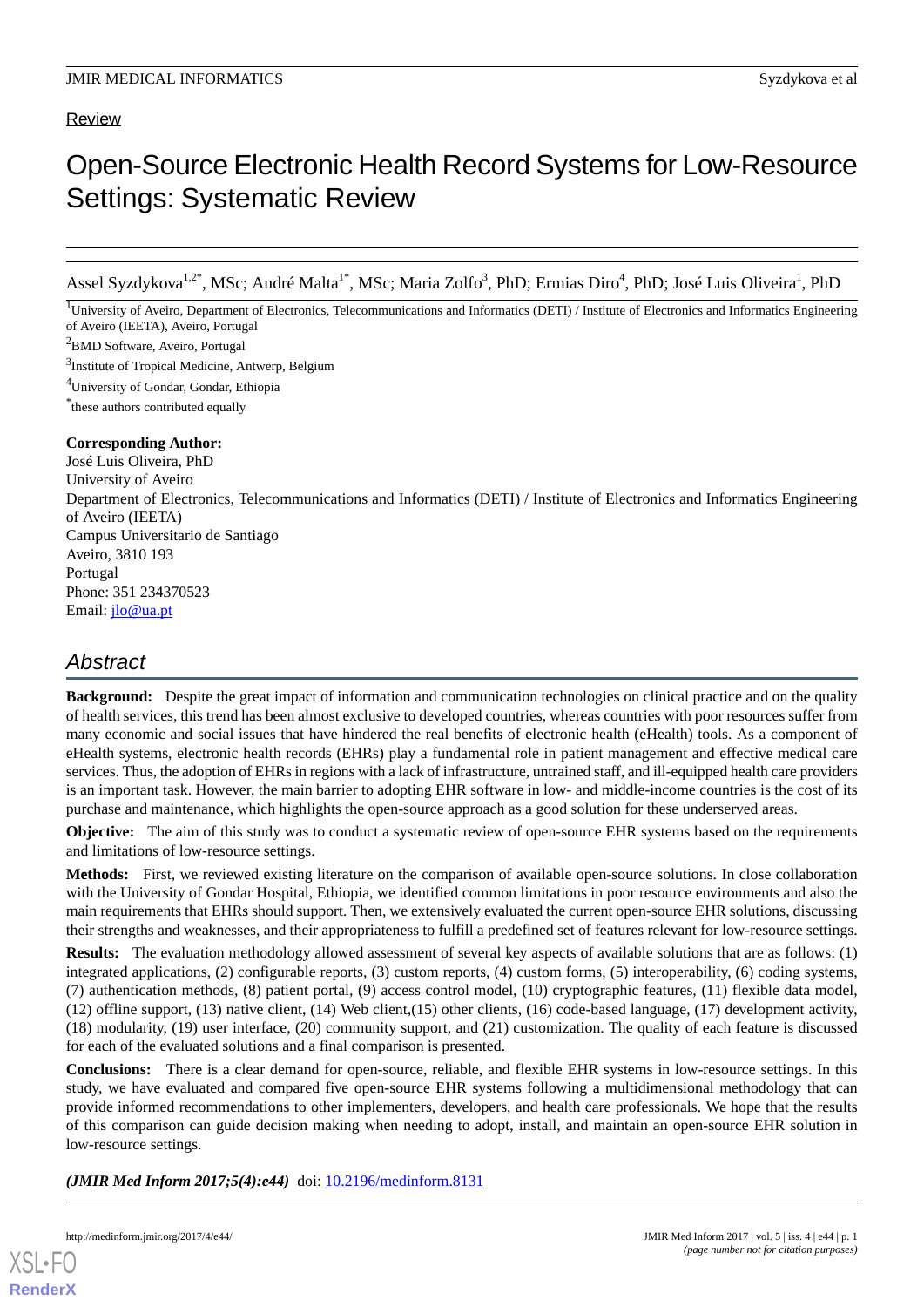#### **KEYWORDS**

electronic health record; EHR; software; eHealth; open source

### *Introduction*

#### **Electronic Health Records**

The world has been moving toward global health and equity in accessing health care services for many decades [\[1](#page-11-0)-[3](#page-11-1)]. However, the majority of low- and middle-income countries (LMICs) still face challenges in providing comprehensive medical care compared with the developed countries. Many factors influence health care services in low-resource settings such as the lack of financing, absence of health care policy, and limited technical and human resources [\[4](#page-11-2)-[9\]](#page-11-3). As a result, the adoption of eHealth in poorly resourced areas such as LMICs is a challenging task because of their limitations and regional specificities. To bring positive changes to public medical care in less developed economies, the World Health Organization recommends the adoption of electronic health (eHealth) solutions starting from national eHealth strategy [[10\]](#page-11-4) and electronic health records (EHRs) [[11\]](#page-11-5).

As information and communication technologies have rapidly become involved in health care, particularly in patient management, this has increased the efficiency and effectiveness of services provided by medical care facilities [[12](#page-11-6)[-14](#page-11-7)]. The EHRs era began in the middle of the 1960s when health care professionals changed the direction of patient management toward digital format. EHR systems not only increase accuracy and reduce mistakes through allergy alerts, access to laboratory data, and immunization history but also improve organizational and societal outcomes [[13\]](#page-11-8). Moreover, the collected patients' data can be used in research [\[15](#page-12-0)[-19](#page-12-1)], giving an opportunity to study diseases and extract knowledge from clinical data. Despite the advantages of EHRs, the majority of developing countries cannot afford expensive proprietary software from big vendors and demand cost-effective solutions. Thus, the adoption of open-source EHR (OS EHR) is a possible solution for LMICs. Moreover, it is important to consider other accompanying expenses such as power supply, Internet connection, staff training, and system support.

One of the pioneers of OS EHR systems was the Veterans Information Systems and Technology Architecture (VistA) developed by the US Department of Veterans Affairs implemented in the late 1970s [[20\]](#page-12-2). The system is still functioning and serves several million patients in US hospitals. Almost four decades after the first OS EHR system was introduced in developed countries, it has reached the developing world too [[21\]](#page-12-3).

#### **eHealth in Low-Resource Settings**

In several studies conducted on eHealth adoption in LMICs, most were focused on EHR implementation [[22-](#page-12-4)[32\]](#page-12-5). Aminpour et al [[33\]](#page-12-6) pointed out that open-source EHRs have been widely used by resource-limited regions in all continents, particularly in Sub-Saharan Africa and South America. The authors concluded that HIS create opportunities to improve national health care, particularly in developing countries with minimal financial resources.

The major obstacles to OS EHR utilization in low-resource settings were discussed by Fraser and Blaya [[5\]](#page-11-9) after their experience in developing countries. The authors shared lessons they learned, highlighting key ideas such as the need for clinical staff involvement to provide qualitative data entry, the reuse of validated EHR implementations, and planning of offline data entry, which is particularly relevant because of an unstable power supply and Internet connection.

In studying the success criteria of OS EHRs for resource-limited settings, Fritz et al [\[24](#page-12-7)] concluded that a system's functionality and technical infrastructure play an essential role, whereas financing is not a major aspect because of donors'sponsorship in developing countries. The authors also mentioned the importance of organizational facets such as training availability, project management, and staff involvement.

Other studies focused on the regional distribution of OS EHR in developing countries, which included Africa [[34-](#page-12-8)[36\]](#page-12-9), Latin America [[37\]](#page-12-10), and Asia [[38,](#page-13-0)[39](#page-13-1)]. Several studies focused on applying health record systems to concrete diseases such as human immunodeficiency virus (HIV) [[40,](#page-13-2)[41](#page-13-3)], tuberculosis [[42\]](#page-13-4), and diabetes [[43\]](#page-13-5). For instance, Manders et al reported on their experience in the adaptation of an open-source health record system in a hospital in Mozambique.

The study by Tilahun et al [[44\]](#page-13-6) in Ethiopia was based on interviewing health care professionals in 5 hospitals. The findings showed clinical staff's dissatisfaction, for example, with low service quality and entering data twice (both on paper and electronic medical records [EMR]). The authors suggest focusing on training, user support, and providing enough computers to increase the use of EMR systems by health care professionals.

#### **Open-Source Solutions**

In a recent comparison of OS EHR systems [\[45](#page-13-7)-[47\]](#page-13-8), the authors used a multicriteria selection approach to compare and score the tools. The authors examined 13 chosen systems and compared 25 of their features.

One of the biggest open-source software (OSS) communities in health care is the Open Medical Record System (OpenMRS) led by Regenstrief Institute and Partners in Health; it focuses on the development of an electronic medical record solution to be used in resource-constrained environments. Initially, the system was implemented in Kenya and then was rapidly adopted by other health care organizations [[35](#page-12-11)[,48](#page-13-9)-[58\]](#page-13-10). Starting from a simple data model, currently, OpenMRS has become an EHR platform with developers all over the world [\[59](#page-14-0)], contributing to its Java-based service-oriented architecture [[60\]](#page-14-1).

Bahmni is an integrated clinical software, which combines three open-source platforms: (1) OpenMRS for patient records, (2) OpenELIS (OpenELIS Foundation) for laboratory management, and (3) OpenERP (Odoo SA) for hospitals' accounting

 $XSI - F($ **[RenderX](http://www.renderx.com/)**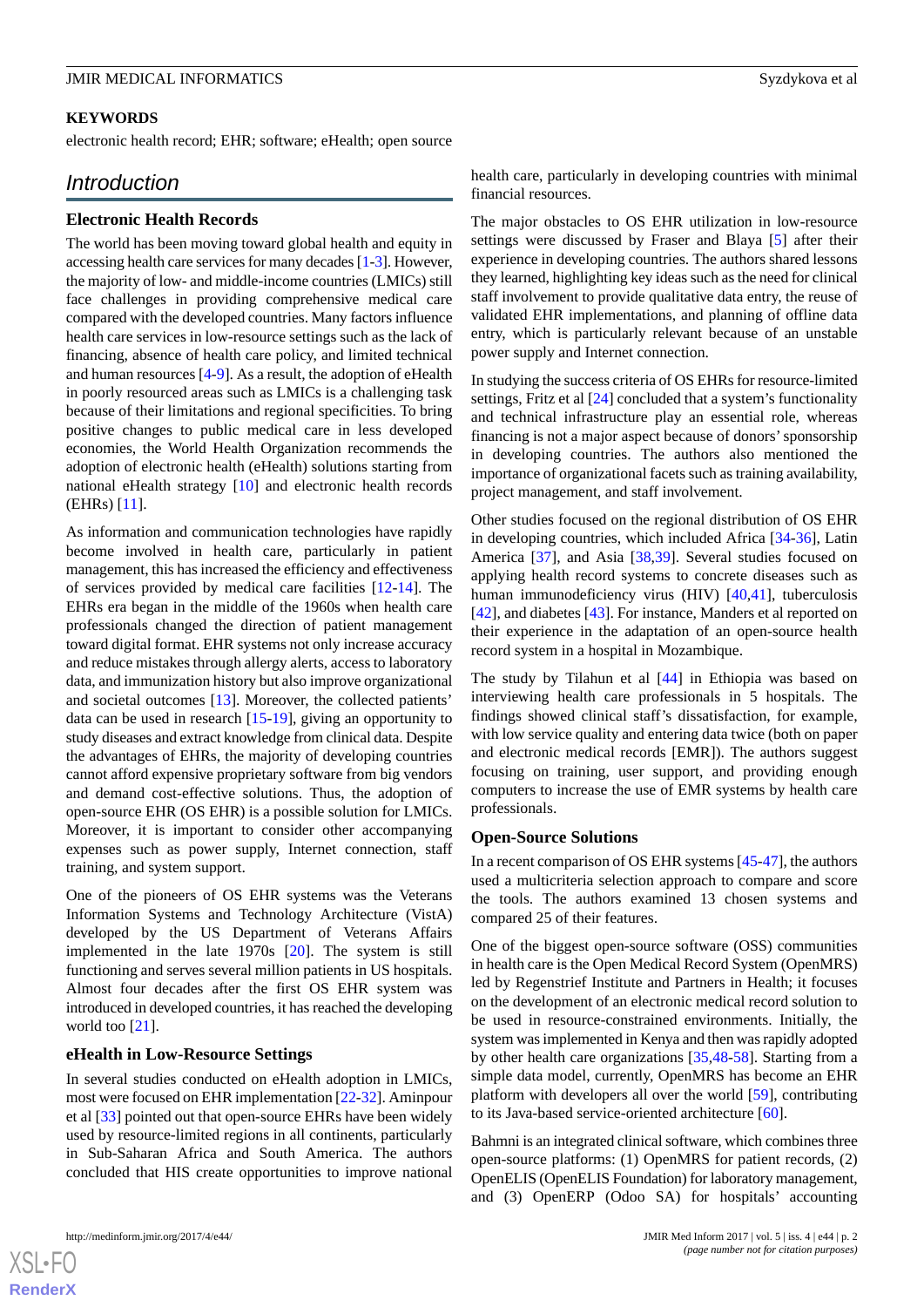operations. Bahmni was implemented by the ThoughtWorks company in 2012. The main goal of the software is to provide a universal solution for health care institutions. Bahmni has been deployed mainly in low-resource settings such as India, Bangladesh, and Nepal [\[61](#page-14-2)]. However, the number of implementations is growing and spreading to other regions [\[62\]](#page-14-3).

GNU Health (GNU Solidario) is another OS EHR system that provided hospitals with a wide range of functionalities for patient management. The system was introduced in 2008 and has been adopted in several developing countries such as Paraguay, Kenya, the Philippines, and Bangladesh [[63-](#page-14-4)[66](#page-14-5)].

Open Source Clinical Application Resource (OSCAR) is a nonproprietary EHR system, developed by McMaster University, Canada. It is licensed under the GLv2, allowing other programmers to reuse the system code by acknowledging copyright and giving access to their modifications under the same license agreement. Unlike many EHR tools, OSCAR has been implemented mainly by doctors rather than developers. However, it has become widespread among health care providers [[67\]](#page-14-6).

OpenVistA (Medsphere Systems Corporation) is another OS EHR system based on the VistA software [\[55](#page-13-11)], one of the first EHR systems implemented for American veterans. OpenVistA allows multiple clinicians to simultaneously access various patient data in real time. The system provides progress notes, various templates, ordering and reporting tools, audit capabilities, electronic signature, document management, and data integration tools, among other features of OpenVistA.

FreeMED (FreeMED Software Foundation) is a modular open-source system for medical data and was implemented almost two decades ago in the United States. It also has an external billing subsystem called REMITT.

OpenClinic GA (Medical eXchange Solutions) is an open-source system that includes EHR, laboratory management, and pharmacy management. It was implemented in 2006 in Belgium and has been used in many countries worldwide. The system has been used in several resource-limited settings, including hospitals in Rwanda, Mali, and Burundi.

Overall, there are many open-source projects available for health care providers. However, we selected five OS EHR systems to make detailed research of each and focus on the functionalities provided, which are pointed out in the next section.

## *Methods*

#### **Identification of Key Features**

In this section, we reviewed OS EHR systems discussing their strengths and weaknesses according to a set of predefined parameters. The evaluation methodology was defined in close collaboration with the University of Gondar Hospital, Ethiopia, and it included two main aspects: (1) user requirements and (2) systems' selection.

The selection of the most important features of these systems was performed through interactive discussion sessions with experienced physicians from Gondar and partners from the

[XSL](http://www.w3.org/Style/XSL)•FO **[RenderX](http://www.renderx.com/)** EUROLEISH-NET research network, with great experience in low-resource settings, both in Asia and in Africa. In this phase, the health care professionals' help was crucial because of the specificity of medical workflows and specialized vocabularies. Moreover, we analyzed previous publications related to eHealth development in LMICs, where the authors also tackled the specificity of the infrastructure and services. From this study, we obtained the following set of features:

- 1. Integrated applications referring to the type of subsystems that are integrated in each solution
- 2. Configurable reports, general report templates may be generated by an end user, without programming skills
- 3. Custom reports, specific report templates can be created by a user with basic programming skills
- 4. Custom forms allow making a form template to gather patient data or other clinical information
- 5. Interoperability, ability to exchange data with other applications (it includes the support for standards such as Health Level-7 [HL7], Fast Healthcare Interoperability Resources [FHIR], and Digital Imaging and Communications in Medicine [DICOM])
- 6. Coding systems, referring to the utilization of medical terminology classification, such as SNOMED (Systematized Nomenclature of Medicine) or International Classification of Diseases (ICD)-10
- 7. Authentication methods enable users to access systems without credentials by using the authentication from third-party application (eg, single sign-on, lightweight directory access protocol [LDAP])
- 8. Patient portal can be accessed by patients to consult their own records
- 9. Access control model, management of users' access, roles, and permissions
- 10. Cryptographic features refer to applying security techniques to conceal patient data
- 11. Flexible data model can cope with various and dynamic data characteristics
- 12. Offline support, still operating on the client side, when disconnected from the server
- 13. Web client, the application can be accessed through a common Web browser
- 14. Native client, has a client that runs natively on a specific desktop platform (eg, in Windows or Linux)
- 15. Other clients refer to more than one client version to cope with hardware limitations
- 16. Code-based language, programming language used for system's source code (eg, Java)
- 17. Development activity refers to how often the software is updated and to the developers'support
- 18. Software modularity refers to software engineering quality, namely, how manageable the system is
- 19. User interface refers to the usability of the system and how the user interface is perceived by end users
- 20. Community support includes discussion forum activities and community contributions such as translation of user interface to other languages
- 21. Customization, how easy modifications are without rewriting the core code of a system to reach established requirements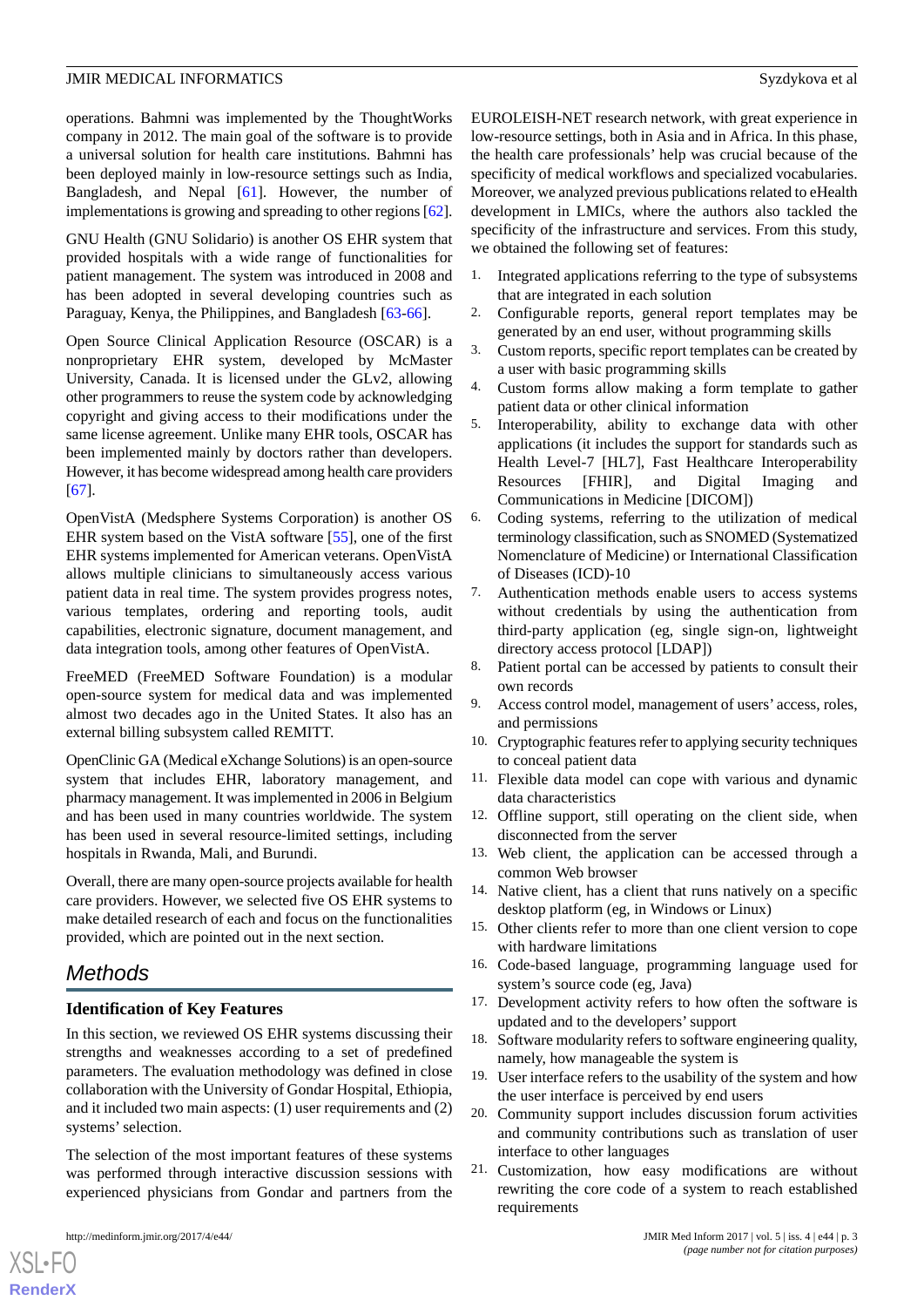We ranked several features such as modularity, user interface, community support, and custom forms to show our evaluation of the EHR systems. The modularity rank, for instance, highlights whether the platform architecture is well thought out to simplify future modifications and additions from developers. Community support is another important aspect of open-source software that helps volunteer developers and IT teams to improve and share their contributions.

#### **Software Selection Process**

The selection of open-source EHR software for this review was based on a representative set of open-source EHR systems found in the literature, as well as popular and active projects in open-source repositories. The methodology, which is depicted in [Figure 1](#page-3-0), included the following steps: (1) literature, (2) code repositories, and (3) features filtering.

In the first step, we searched on PubMed for papers referring to OS EHR software using the terms "open source" and "EMR or EHR," combined with the MeSH term "computer software." We validated the content of the retrieved publications leading to a total of 40 documents  $(D_1=40)$ . We also queried Google Scholar using an advanced search composed by the term "software" combined with the exact expression "open source" and containing at least one of the terms "electronic medical

<span id="page-3-0"></span>Figure 1. Flowchart of the open source electronic health record selection process.

record, electronic health record, EHR, and EMR." From the returned results ( $D_2=12,500$ ), we evaluated the top 100 documents to verify its relevance to our study. From this assessment, we identified 30 potential solutions ( $P_1$ =30).

In the second phase, a common Web search engine (Google) was used, mainly for obtaining information about EHR solutions, for example, project status and resources. For each, we gathered the availability of public websites (24) and public source code repositories (23), from which we ruled out the ones outside the intersection of these  $(P_2=20)$ .

The last was the filtering step. First, we excluded the projects with lower activity (code updates, discussion forums, case studies, etc), which resulted in a more reduced set  $(P_3=9)$ . For each of these solutions, we assessed their capability to fulfil the limitations of a low-resource setting (eg, localization support and cross-platform support), ending up with the following group  $(P_4=5)$ : GNU Health, OpenEMR, FreeMED, OpenMRS, and Bahmni.

The selected systems were then installed and extensively evaluated against the requirements previously discussed. In the following sections, the characteristics of these five systems are discussed and compared.

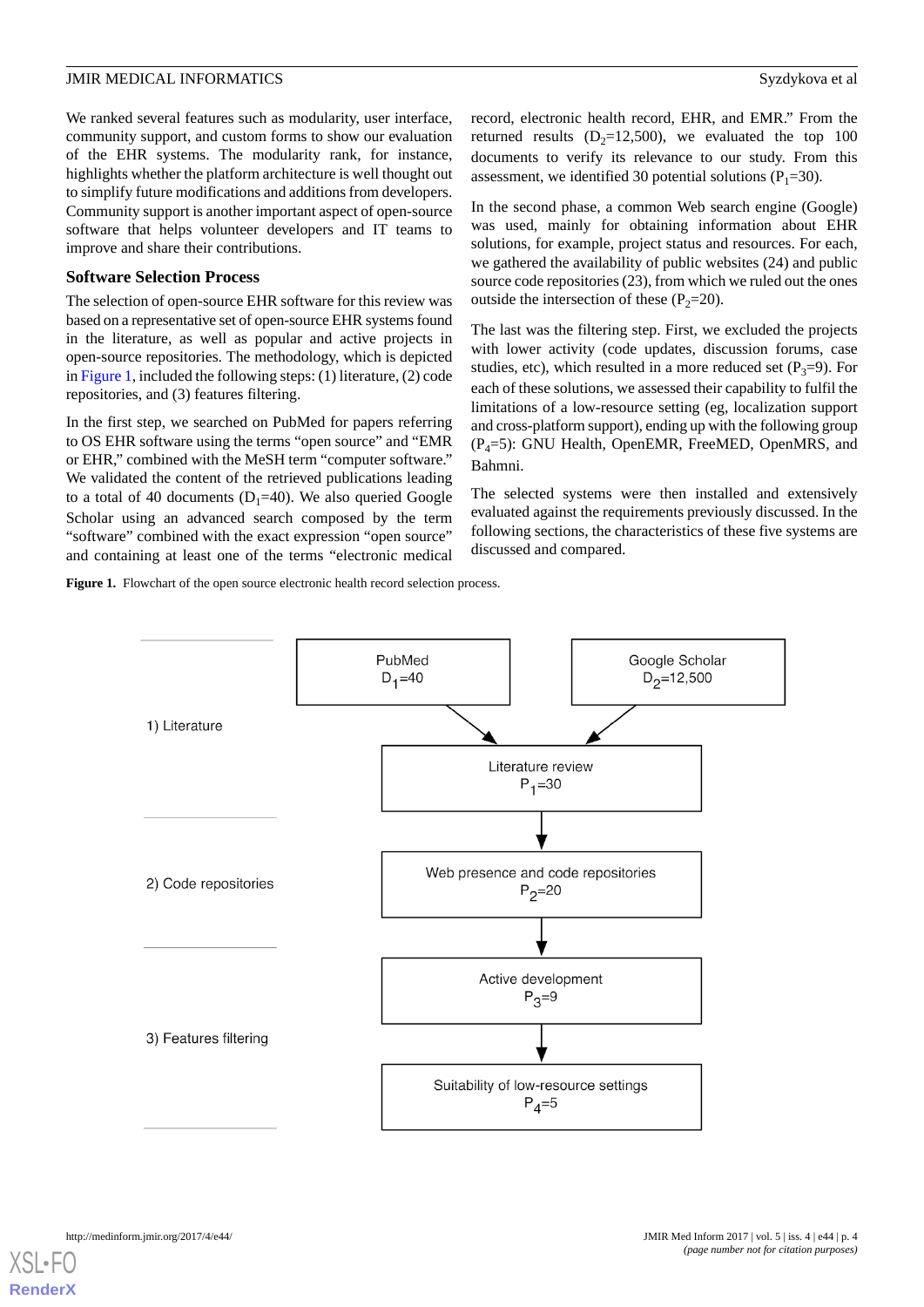## *Results*

#### **GNU Health**

GNU Health is an EHR software and health information system (HIS) developed by GNU Solidario, a nonprofit and nongovernmental organization for health and education development. The main areas of GNU Health supports are (1) individual management, (2) patient management, (3) health center management, and (4) information management.

Individual management refers to a person's basic information, genealogy, household, domiciliary infrastructure, and so on. The GNU Health project emphasizes on the importance of social and economic development, with a strong focus on relevant factors such as level of education, occupation, living conditions, and family relations.

Patient management comprises the collection of different types of data related to a patient's health, for instance, lifestyle parameters such as diet and exercise, addictions, sexuality, or safety. It also includes management of the patient's health care regarding encounters and evaluations, medical procedures, laboratory test requests or results, and so on.

Health center management mainly comprises enterprise resource planning (ERP), for instance, financial and human resource management, sales, invoicing and accounting, inventory, stock, and supply chain management. It also features a focus on pharmacy and laboratory management. The managed subject can either be the institution as a whole or individual department.

Information management covers the tasks that combine data produced on the platform. This includes building reports or presenting demographics with configurable parameters, which are useful for epidemiology studies or crossing different data, for instance.

The areas explained above generally involve teams from different fields of activity in which members generally only work within their corresponding domain of information.

As the information stored by GNU Health is highly sensitive, the platform is developed with a focus on data confidentiality and integrity. It provides serialization, hashing, signing, and verification, which are commonly used in features that handle or produce sensitive information such as reports, prescriptions, or laboratory tests. It allows doctors to digitally sign death certificates or users to verify the authenticity of reports compiled in other GNU Health systems. This is achieved via a bundled client-side plug-in for pretty good privacy that uses GNU Privacy Guard implementation.

Most of GNU Health's functionality is provided by the official add-on modules, which extend the core module. These are separated into general domains or specialties, for example, pediatrics, surgery, or genecology. Modules add new functionality to these domains by reusing models of given entities and creating specification classes designed in other modules. As this creates dependencies between modules, in order for a target module to work, its parent modules need to

be installed as well. In GNU Health, the way to provide new functionality such as custom forms for collecting patient information is through developing new modules. As this requires programming knowledge, building and adding custom forms becomes a difficult task for nondevelopers.

GNU Health user interface contains a global menu where functionalities are presented in a tree-style structure ([Figure 2\)](#page-5-0). The menu supports filtering by text, providing easier and quicker ways to find the desired functionality. Several items can be active at the same time, making use of tabs for arranging the multiple content panels. It is common for some features to present a multitude of functionalities separated into their own tabs, adding to navigation and display complexity.

GNU Health client does not provide offline support, that is, interactions made in the client while the server is disconnected are lost. There is a workaround by deploying a GNU Health server on each client machine, synchronized in a centralized mode with the main server. Replicating sensitive data in each client device would raise complexity, security, and privacy issues and would also require different and more expensive hardware than that needed for running just a GNU Health thin client.

#### **OpenEMR**

OpenEMR is an EHR software, medical practice management software (PMS), and ERP software mainly supported by OEMR 4, a nonprofit organization (NPO) whose goal is to ensure that all people have access to high-quality medical care through its software and services [\[68](#page-14-7)]. OpenEMR is licensed under GNU general public license (GPL) and comes with a great amount of functionality to cover a wide range of areas of an HIS in addition to patient records and management, including support for billing and claims management, ERP, and information management. The system is written in PHP, a scripting language that is widely supported and has cross-platform runtimes. The use of Web technologies makes the platform accessible through many different devices, provided they have a compatible Web browser.

With respect to patient records, clinical observations can be made through a variety of forms already provided. Observations captured on a patient's different visits can be presented later through graphical charts or tables showing changes in values over time. Free-text type notes can be attached to a patient's encounter and medical issues registered in a flexible system of coding, which supports Current Procedural Terminology (CPT), Healthcare Common Procedure Coding System (HCPCS), ICD-9, ICD-10, and SNOMED Clinical Terms (SNOMED CT) codes. In the prescription management area, doctors can register prescriptions and their frequency, which can then be printed, faxed, or sent electronically to a few supported third-party platforms. This can be complemented with the pharmacy dispensary module, which enables in-house drug dispensing with support for inventory, integration with drug databases, and stock tracking. In patients' history, medical procedures, immunizations, and laboratory tests made can be registered along with results.



**[RenderX](http://www.renderx.com/)**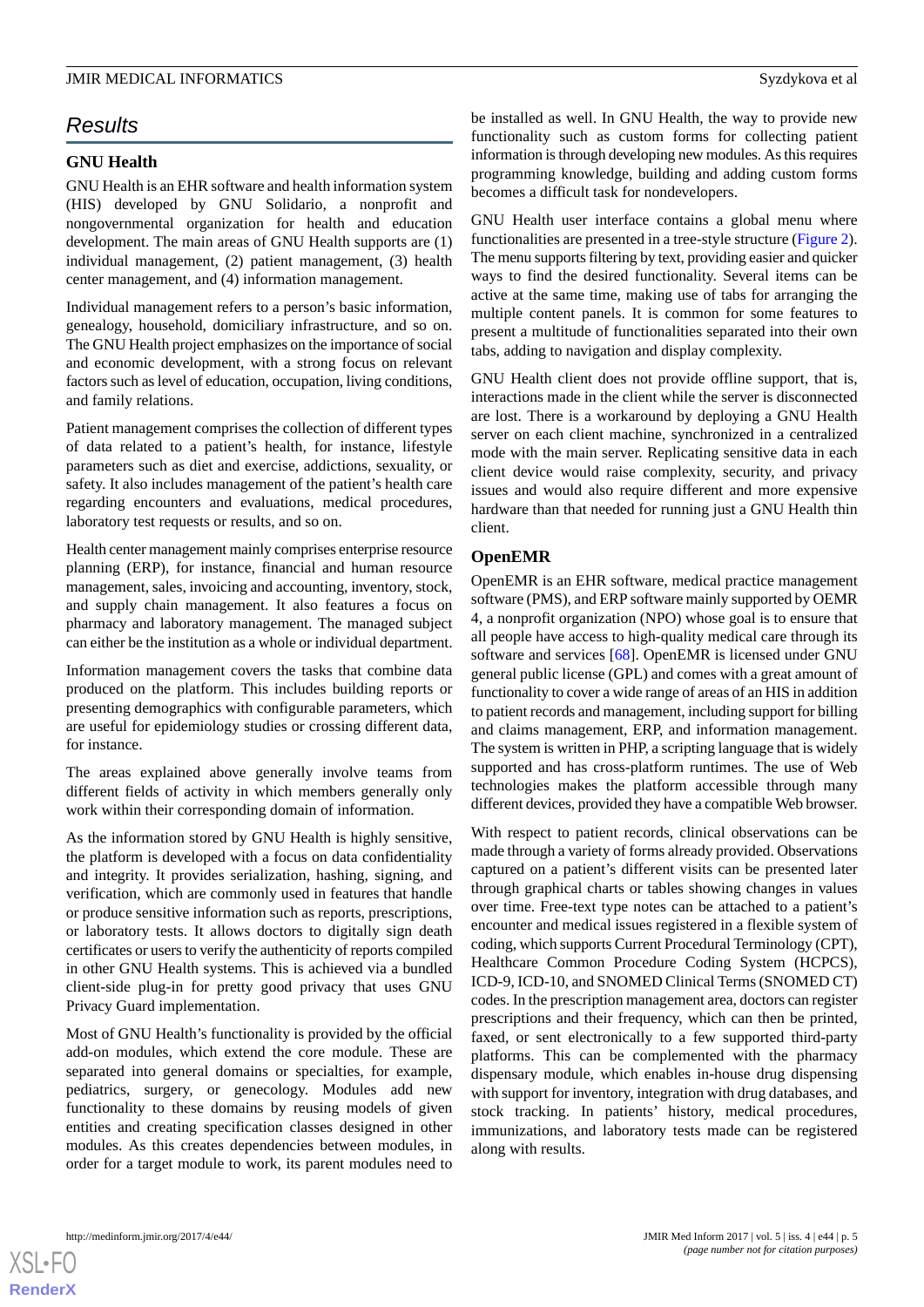<span id="page-5-0"></span>Figure 2. User interface of GNU Health's client application.

| Options Fayorites<br>Help<br>User<br>File<br>Patients<br>Appointments<br>$\mathbf{u}$<br>& Search<br>∸<br>▽ % Health<br><b>Appointments</b><br>Patients<br>ANC   4 +   0 + 4   5 6 8<br>Appointments<br>ŵ<br>$R$ Prescriptions<br>☆  <br>Filters Search<br>$\triangleright$ <b>Laboratory</b><br>Confirmed Checked in<br>No Shows<br>Eree<br>A<br>Health Professionals<br>Checked in<br>No show<br><b>Health Prof</b><br>Date<br>Time<br>Patient<br>Visit<br>Type<br>Specialty<br>Urgency<br><b>Ett</b> Institutions<br>10/14/2013<br>20:16:01<br>Checked in<br>Betz, Ana Isabel<br>No show<br>New health con Outpatient<br>Family Medicine Cordara, Came<br>Normal<br>▽   Imaging | ಕಿ<br>$\circledcirc$ $\times$<br>Tryton - Administrator - GNU SULIDARIO HOSPITAL [Euro] |  |  |  |  |  |  |  |  |  |  |
|------------------------------------------------------------------------------------------------------------------------------------------------------------------------------------------------------------------------------------------------------------------------------------------------------------------------------------------------------------------------------------------------------------------------------------------------------------------------------------------------------------------------------------------------------------------------------------------------------------------------------------------------------------------------------------|-----------------------------------------------------------------------------------------|--|--|--|--|--|--|--|--|--|--|
|                                                                                                                                                                                                                                                                                                                                                                                                                                                                                                                                                                                                                                                                                    |                                                                                         |  |  |  |  |  |  |  |  |  |  |
|                                                                                                                                                                                                                                                                                                                                                                                                                                                                                                                                                                                                                                                                                    |                                                                                         |  |  |  |  |  |  |  |  |  |  |
|                                                                                                                                                                                                                                                                                                                                                                                                                                                                                                                                                                                                                                                                                    | 1/10                                                                                    |  |  |  |  |  |  |  |  |  |  |
|                                                                                                                                                                                                                                                                                                                                                                                                                                                                                                                                                                                                                                                                                    |                                                                                         |  |  |  |  |  |  |  |  |  |  |
|                                                                                                                                                                                                                                                                                                                                                                                                                                                                                                                                                                                                                                                                                    |                                                                                         |  |  |  |  |  |  |  |  |  |  |
|                                                                                                                                                                                                                                                                                                                                                                                                                                                                                                                                                                                                                                                                                    |                                                                                         |  |  |  |  |  |  |  |  |  |  |
|                                                                                                                                                                                                                                                                                                                                                                                                                                                                                                                                                                                                                                                                                    |                                                                                         |  |  |  |  |  |  |  |  |  |  |
|                                                                                                                                                                                                                                                                                                                                                                                                                                                                                                                                                                                                                                                                                    |                                                                                         |  |  |  |  |  |  |  |  |  |  |
|                                                                                                                                                                                                                                                                                                                                                                                                                                                                                                                                                                                                                                                                                    |                                                                                         |  |  |  |  |  |  |  |  |  |  |
| Checked in 02/25/2014<br>09:30:00<br>No show<br>New health con Outpatient<br>Betz, Ana Isabel<br>Normal<br>Family Medicine Cordara, Camer                                                                                                                                                                                                                                                                                                                                                                                                                                                                                                                                          |                                                                                         |  |  |  |  |  |  |  |  |  |  |
| Request Imaging T<br>Checked in 02/26/2014<br>13:51:14<br>Betz, Ana Isabel<br>No show<br>Followup<br>Outpatient<br>Normal<br>Family Medicine Cordara, Came                                                                                                                                                                                                                                                                                                                                                                                                                                                                                                                         |                                                                                         |  |  |  |  |  |  |  |  |  |  |
| Imaging Test Requ-<br>Checked in 07/15/2014<br>11:00:00<br>Zenon Betz, Matt<br>No show<br>Followup<br>Outpatient<br>Normal<br>Family Medicine Cordara, Came                                                                                                                                                                                                                                                                                                                                                                                                                                                                                                                        |                                                                                         |  |  |  |  |  |  |  |  |  |  |
| Imaging Test Resul<br>Checked in 01/22/2016<br>04:41:43<br>New health con Outpatient<br>Betz, Ana Isabel<br>No show<br>Normal<br>Family Medicine Cordara, Came                                                                                                                                                                                                                                                                                                                                                                                                                                                                                                                     |                                                                                         |  |  |  |  |  |  |  |  |  |  |
| Demographics<br>Checked in 01/22/2016<br>08:10:08<br>New health con Outpatient<br>Betz, Ana Isabel<br>No show<br>Normal<br>Family Medicine Cordara, Came                                                                                                                                                                                                                                                                                                                                                                                                                                                                                                                           |                                                                                         |  |  |  |  |  |  |  |  |  |  |
| Hospitalizations<br>ŵ<br>Checked in 01/23/2016<br>18:33:45<br>Betz, Ana Isabel<br>No show<br>Family Medicine<br>Outpatient<br>Normal                                                                                                                                                                                                                                                                                                                                                                                                                                                                                                                                               |                                                                                         |  |  |  |  |  |  |  |  |  |  |
| Surgeries<br>ŵ                                                                                                                                                                                                                                                                                                                                                                                                                                                                                                                                                                                                                                                                     |                                                                                         |  |  |  |  |  |  |  |  |  |  |
| Checked in 01/23/2016<br>18:36:07<br>Betz, Ana Isabel<br>Outpatient<br>Normal<br>No show<br>Anatomy<br>$\triangleright$ Pediatrics                                                                                                                                                                                                                                                                                                                                                                                                                                                                                                                                                 |                                                                                         |  |  |  |  |  |  |  |  |  |  |
| Checked in 01/24/2016<br>17:09:45<br>No show<br>Well Woman vi: Outpatient<br>Family Medicine Cordara, Came<br>Betz, Ana Isabel<br>Normal<br>Archives                                                                                                                                                                                                                                                                                                                                                                                                                                                                                                                               |                                                                                         |  |  |  |  |  |  |  |  |  |  |
| Checked in 01/25/2016<br>07:26:34<br>Betz, Ana Isabel<br>No show<br>New health con Outpatient<br>Family Medicine Cordara, Came<br>Normal<br>医脑<br>Nursing                                                                                                                                                                                                                                                                                                                                                                                                                                                                                                                          |                                                                                         |  |  |  |  |  |  |  |  |  |  |
| $\triangleright$ $\ominus$ Health Services                                                                                                                                                                                                                                                                                                                                                                                                                                                                                                                                                                                                                                         |                                                                                         |  |  |  |  |  |  |  |  |  |  |
| <b>D I</b> <sub>II</sub> Reporting                                                                                                                                                                                                                                                                                                                                                                                                                                                                                                                                                                                                                                                 |                                                                                         |  |  |  |  |  |  |  |  |  |  |
| o Configuration<br>tryton://localhost:8000/gnuhealth30/model/gnuhealth.appointment;context=%7B%22date_format%22%3A+%22%3Em%2F%25d%2F%25Y%22%7D&views=%5{<br>$\mathbf{I}$                                                                                                                                                                                                                                                                                                                                                                                                                                                                                                           |                                                                                         |  |  |  |  |  |  |  |  |  |  |

OpenEMR provides a robust calendar subsystem, which is capable of handling different types of events, such as appointments, notifications, alerts, and automated report generation. With this subsystem, it is possible, for example, to automatically send an email reminder to a patient each time he needs to take his medication, or automatically run reports of weight assessment for children and adolescents each month.

OpenEMR provides a native portal aimed at use by patients and other registered users, supporting integration with other external patient portals. The reporting subsystem comes with an extensible profile of reports that cover many of the platform's different areas. Some of these are configurable, for instance, patient reports can include medical history, encounters, billing, communications, or other patient-related information. Adding custom reports to the OpenEMR platform is possible through the same method as the one used by the preloaded reports. These are built with PHP programming for which a specific PHP template for coding reports is provided. There is no alternative method to create custom reports; consequently, programming knowledge and other advanced computer skills are required for the creation of new reports.

For interoperability, OpenEMR supports the HL-7 standard, which is used for exchanging patient data between other systems, and the ANSI X12 Electronic Data Interchange standard, mainly used in billing and invoicing in the ERP.

The OpenEMR platform can support more than 20 languages and is compatible with Unicode Transformation Format (UTF)-8. The display language of the user interface is user dependent, meaning that multiple users can use the platform simultaneously in their desired languages.

User interaction with OpenEMR is via a Web interface ([Figure](#page-6-0) [3\)](#page-6-0). The user interface arranges active content in a dual panel mode. The first panel is always shown and is used to display primary content of the active area or context. The second panel either shows a given global functionality of the active context

[XSL](http://www.w3.org/Style/XSL)•FO **[RenderX](http://www.renderx.com/)**

such as past encounters and documents while browsing the patient's context or is used to show selected content in addition to the first panel. This proves useful for showing related information side by side but quickly builds up complexity in the interface. Some functionality also opts to open a separate frame inside the content panel, or even a new pop-up window to display or gather information, again adding complexity.

The OpenEMR project development is active, with an average of two major releases per year. The project has a strong community of users and backing companies, with many OpenEMR modules developed by third parties and contributed to OpenEMR, and these are now part of the project. The documentation has extensive user and implementation guides but falls short for developers.

#### **FreeMED**

FreeMED is an EHR software and medical PMS by FreeMED Software Foundation 7 and is licensed under GPL. FreeMED has a modular architecture that is designed with functionality and interface separation, which allows customization or development of modules without having to rewrite core components of the system.

A patient record module contains personal and demographic information. Preloaded templates are provided, which can be used for collecting clinical observations during patient visits. Medical assistance is provided by the diagnosis family module and can be coded using CPT and ICD codes. It is possible to assign medication to a patient and manage a registry with them. Patients can be arranged in groups that are assigned to doctors or referenced in programs. There is an area for triage and call-ins useful for registration secretaries, which can be complemented by the appointment scheduling subsystem. Appointments can be scheduled for either an individual or groups of patients, and the interface has safeguards for double booking, presenting warnings in case 2 patients get booked for the same provider at the same time.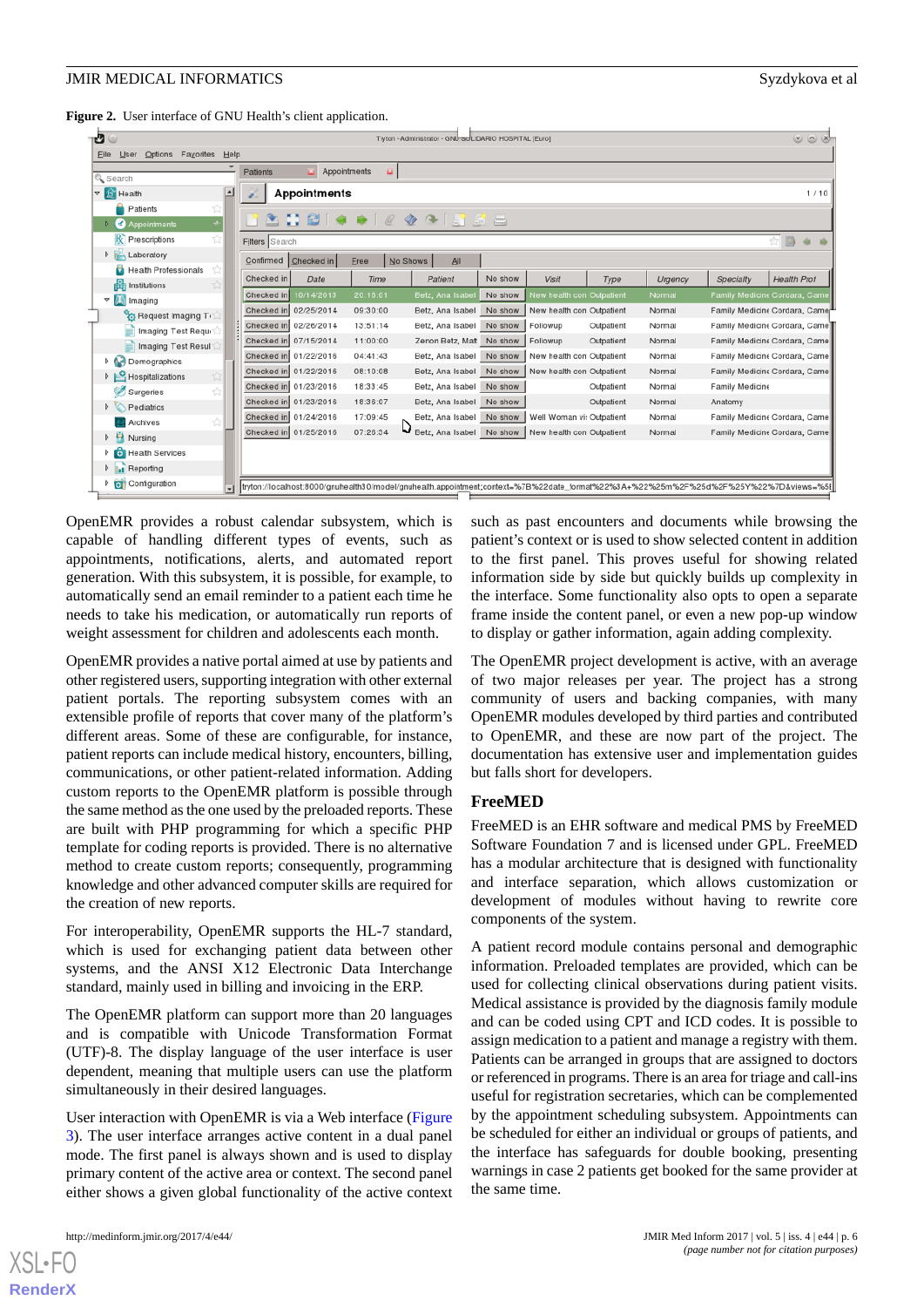<span id="page-6-0"></span>**Figure 3.** User interface of the OpenEMR platform.

| <b>Default</b><br>Bot Ø<br>$\blacksquare$ Top | Peterson, John<br><b>Delete</b><br>History   Report   Documents   Transactions   Issues |  |  |  |  |  |  |  |
|-----------------------------------------------|-----------------------------------------------------------------------------------------|--|--|--|--|--|--|--|
| i <sup>1</sup> 0<br><b>Calendar</b>           | <b>Billing</b> (expand)                                                                 |  |  |  |  |  |  |  |
| <b>Messages</b>                               | <b>Demographics (expand)</b><br><b>Edit</b>                                             |  |  |  |  |  |  |  |
| <b>Patient/Client</b>                         | <b>Notes</b> (expand)<br>Edit                                                           |  |  |  |  |  |  |  |
| <b>Patients</b>                               | <b>Patient Reminders (expand)</b><br><b>Edit</b>                                        |  |  |  |  |  |  |  |
| <b>New/Search</b>                             | Blacksmann Louisvall<br><b>PLANE</b>                                                    |  |  |  |  |  |  |  |
| <b>Summary</b>                                | <b>New Encounter Form</b> (Save) Cancel                                                 |  |  |  |  |  |  |  |
| <b>Visits</b>                                 |                                                                                         |  |  |  |  |  |  |  |
| <b>Create Visit</b>                           | Cons<br><b>Type:</b><br>O Problem O Allergy O Medication O Surgery O Dental             |  |  |  |  |  |  |  |
| Current                                       | Rout<br><b>HTN</b><br>asthma                                                            |  |  |  |  |  |  |  |
| <b>Visit History</b>                          | diabetes                                                                                |  |  |  |  |  |  |  |
| <b>Records</b>                                | hyperlipidemia - (Select one of these, or type your own title)                          |  |  |  |  |  |  |  |
| <b>Visit Forms</b>                            | <b>Title:</b><br>diabetes                                                               |  |  |  |  |  |  |  |
| <b>Fees</b>                                   | <b>Diagnosis Code:</b>                                                                  |  |  |  |  |  |  |  |
|                                               | <b>Begin Date:</b><br>E                                                                 |  |  |  |  |  |  |  |
| <b>Procedures</b>                             | <b>End Date:</b><br>圈<br>(leave blank if still active)                                  |  |  |  |  |  |  |  |
| <b>Administration</b>                         | <b>Occurrence:</b><br>Unknown or N/A<br>▼                                               |  |  |  |  |  |  |  |
|                                               | <b>Referred by:</b>                                                                     |  |  |  |  |  |  |  |
| <b>Reports</b>                                | <b>Outcome:</b><br>Unassigned                                                           |  |  |  |  |  |  |  |
| <b>Miscellaneous</b>                          | <b>Destination:</b>                                                                     |  |  |  |  |  |  |  |
|                                               | Cancel<br>Save                                                                          |  |  |  |  |  |  |  |

FreeMED uses HL-7 for the exchange of medical data. This support is obtained via integration with Mirth Connect, a cross-platform HL-7 interface engine.

FreeMED already comes with some configured reports, but adding new ones requires related technical skills and also knowledge of the FreeMED data model. The reporting subsystem is dependent on the Java library Jasper Reports for report generation. There is a lack of documentation on how to add custom forms to FreeMED. User interaction with the platform is through a Web interface. After language selection and user authentication, different functionalities are displayed depending on the user's access clearance. Access is controlled with Access Control List (ACL), in the same way as described previously for OpenEMR, also making use of the phpGACL library.

The user interface has an always-present menu, which groups functionalities in categories ([Figure 4\)](#page-7-0). The active functionality is displayed on a content panel. Several items can be opened at the same time, being grouped into tabs that keep its current state in the background without interrupting the user experience. The content has a clean presentation, and while some more complex features may show different functionalities grouped into their own tabs, there is an option to choose the arrangement between tabbed and flat presentation.

FreeMED is written mostly in PHP and Perl. Additionally, it requires a Java runtime environment for the report subsystem and JavaEE for REMITT, as they are written in Java. As all the

technologies used in the software are cross-platform, FreeMED can be run on different operating systems, ranging from POSIX-compatible such as Linux or BSD to Microsoft Windows. The software is designed in a client-server application model. The platform does not provide offline support, so if the communication is interrupted between the client and the server, users need to wait for the reestablishment of the connection. Akin to OpenEMR, access to the database is through the ADOdb PHP library, which allows transparent usage of many different database management systems (DBMS). Nevertheless, parts of the code base are not DBMS-agnostic, and thus, the project recommends using MySQL.

FreeMED supports localization, and the project claims multiple languages support in addition to English, including German, French, and Polish. There is also an online public project to contribute translations, which has already attained complete localization in Portuguese and Russian [\[69\]](#page-14-8). FreeMED supports multiple ISO character set formats and stores entry data with it, making it possible to maintain a demographic database in one language and ISO set, independent of the localization that displays.

The source code is available on a public repository website, which also provides a brief installation guide and a Virtual Machine image of FreeMED for demo purposes. There are no development guides, and the project lacks proper documentation overall. There is also a FreeMED demo available online, but there are no user guides on the official site or in the FreeMED software itself.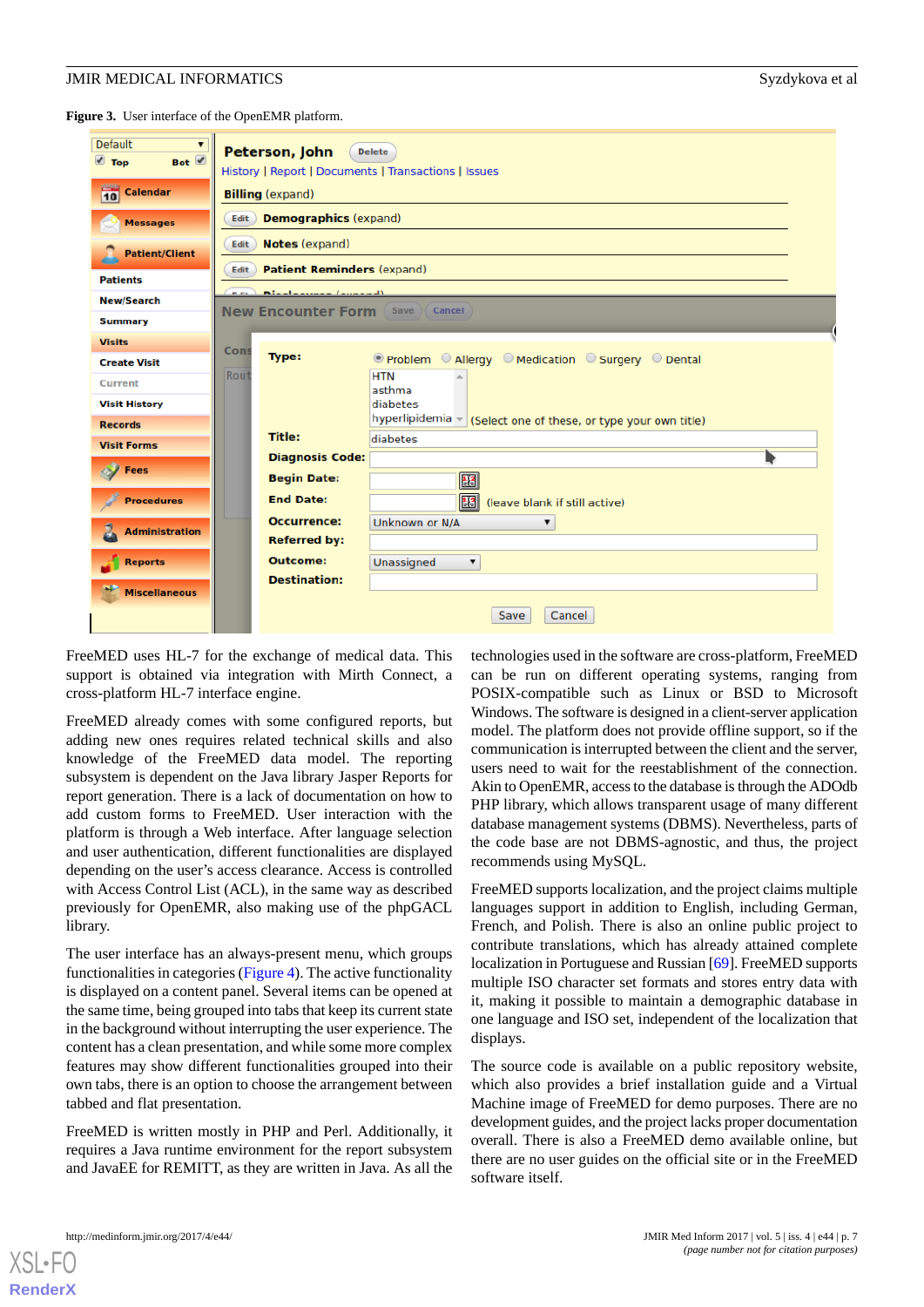<span id="page-7-0"></span>**Figure 4.** User interface of the FreeMED platform.



#### **OpenMRS**

OpenMRS is an EHR software led by two collaborative NPOs, Regenstrief Institute and Partners in Health. One of the main objectives of the project is to build a robust solution for health care with a special focus on resource-constrained environments. OpenMRS is a highly modular platform, meaning that features are external to the platform and added through add-on modules. An application programming interface (API) plays a major role in this by allowing access to OpenMRS platform functionality. The platform core uses a centralized dictionary of concepts, a customizable part of OpenMRS that strongly defines each implementation. In the dictionary, concepts are metadata of given entities, defined by name, data type, appropriate attributes, and relationships to other concepts. These are used as models to be instanced later in some user form or report. For example, a value collected during a patient encounter is an instance of a given concept that takes the form of an observation. As a model, concepts work as the building blocks that describe forms, orders, clinical summaries, reports, and so on.

OpenMRS is officially released in two different distributions, one which contains just the OpenMRS platform, and another called the reference application, which packs selected modules that extend and add features to the platform. The framework standardizes modules and defines their interface presentation, communication, behavior, and security, enabling the creation of an OpenMRS application ecosystem. Through modules, OpenMRS extends its features, providing appointment scheduling and management, an event system for notifications,

a subsystem for allergy registration, representation of patient observations through charts, and so on [\(Figure 5\)](#page-8-0).

OpenMRS has a robust subsystem for the creation of custom forms. Any form relies on a schema that defines the fields and concepts it will use, which are supported by the concept dictionary. Although custom forms can be created and their form schema can be designed from within OpenMRS legacy user interface, the methods for designing the forms are independent of the platform.

A reporting subsystem allows three ways of building reports, that is, indicator reports, row-per-patient reports, or custom reports. A report is built through associations with dataset definitions that act as a key to values to include in the report. The dataset can generally refer to person or patient properties and similar attributes that contain only one recorded value stored since its last entry, commonly used in row-per-person reports. The combination of values from multiple observations is possible and is used for building indicator reports. A report definition can be programmed to filter (cohort) a defined set of patients for use as the input for report generation.

Access management follows a role-based access control (RBAC), which covers both the user interface and access to OpenMRS API via REST services. Importing and exporting metadata between platforms can be performed either manually or automatically, using the metadata sharing module. The module is advanced enough to provide automatic synchronization mechanisms, with support for record merging and conflict resolution.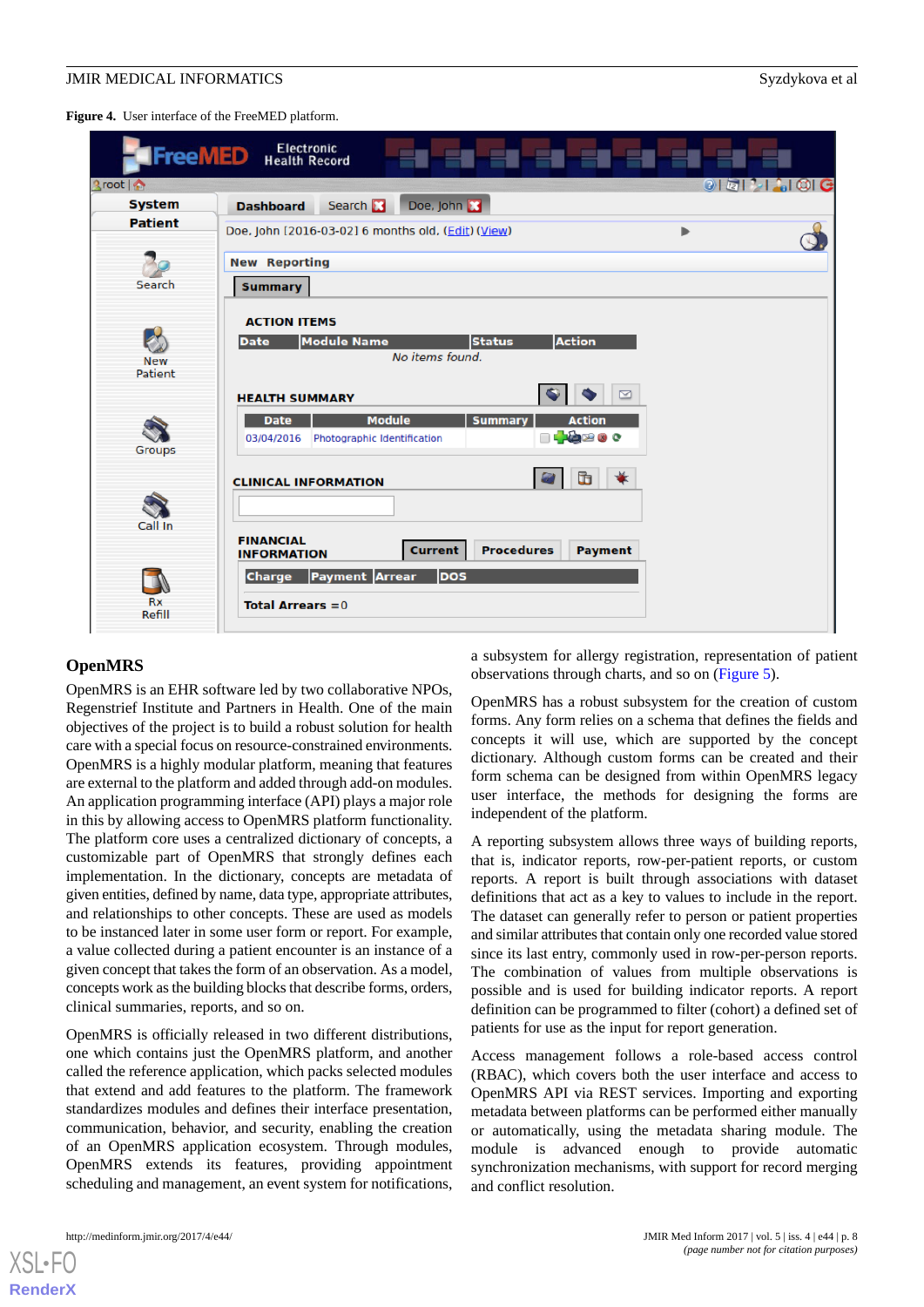<span id="page-8-0"></span>**Figure 5.** OpenMRS' modern user interface.



OpenMRS has native support for the HL-7 standard and can export data directly to other applications. There is also support for DICOM and radiology standards via a third-party module, in conjunction with dcm4chee, a medical imaging archive and manager. Native support for FHIR is also present natively in the platform from version 2.0.

Officially, the project provides an extensive *wiki* with features content for developers, implementers, and end users. Two online demos are provided, one of the reference application and another with a demo for management of drug-resistant tuberculosis, which can show the level of customization that OpenMRS offers. Currently, more than 175 separate modules are available, but their compatibility depends on the core version because of changes in the OpenMRS API.

OpenMRS has full UTF-8 support and some extra localizations in addition to English, with the possibility to add more. The project provides an online portal for collaborative translation of its user interface, reference application, and commonly used third-party modules [[57\]](#page-13-12).

#### **Bahmni**

Bahmni is a hospital system for low-resource settings developed by ThoughtWorks Global Health under an AGPL license. Bahmni is built through separate OpenMRS modules, and its user interface communicates with these using the OpenMRS API via REST. The system incorporates most of the OpenMRS platform functionality and extends it with support for picture archiving and communication system (PACS), laboratory information system (LIS), and ERP features. This is done via integration with three separate applications: dcm4chee, which provides the first; OpenELIS, which provides the second; and OpenERP (currently named Odoo), which provides the third.

In a registration process, information such as identity, demographics, photograph, contacts, and other socioeconomic details of a patient can be captured and associated with a person via a newly generated patient identifier. Different types of relationships can be registered, including genealogical or patient-provider relationships. When a patient registers with an institution, there is a strong possibility that he already has

health-related documents stored in other institutions, for example, record scans, x-ray images, or other types. Bahmni EHR supports storing these within the system and attaching them to a patient's profile. A patient's profile is displayed through a modular dashboard, where customizable widgets display the most recent information from several different categories of the patient's medical records. These can be, for instance, laboratory tests and results, programs enrolled in, or last visit observations. From observations made in several encounters, the history of changes can be presented.

Clinical services are centered around the patient's profile. These services become available in the consultation area of the dashboard after a patient is active in the system, that is, the patient is in a given encounter with a provider. From here, several types of services are provided: capturing observations, making laboratory or radiology orders, registering diagnosis and medication, managing patient disposition, or taking consultation notes ([Figure 6\)](#page-9-0).

With respect to clinical observations, Bahmni already provides multiple forms by default. The form subsystem is very customizable and can easily be extended with more forms. These can be built by creating and changing specific concepts of the dictionary. The form's layout and other parameters can be defined in JSON and, if necessary, there is support for integration with a server-side framework for advanced customization of a form's logic and other aspects. Current and past diagnosis can be associated with a patient and registered along with attributes such as order, confidence, and status. Diagnosis made can also be mapped to ICD-10 codes.

Regarding laboratory orders, Bahmni provides a panel of tests divided in several categories. The laboratory subsystem is flexible, making it possible to choose just the needed tests and categories or arrange them all together. New laboratory tests can be easily created and added just by using the concepts dictionary.

Radiology orders containing patient and investigation details can be requested within Bahmni EHR, which are sent to a modality via HL-7. The results are integrated with the patient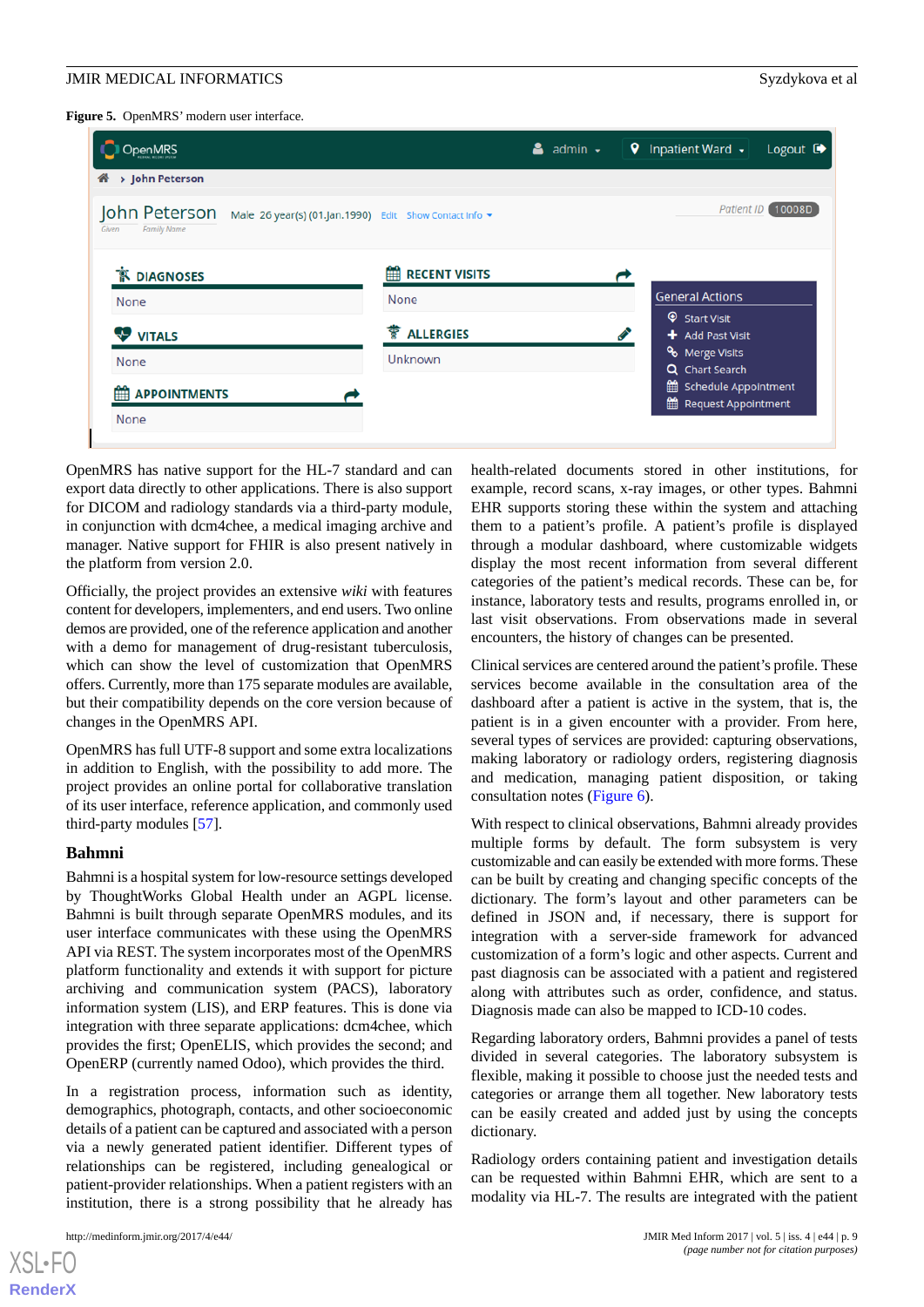profile even if they come as native unsupported formats, in which references to them are shown. For instance, results that come as DICOM images are archived in an accessible PACS and referenced from the patient profile from which they can be opened in compatible DICOM viewers.

Medication management includes registration of past and current medication from a customizable drug registry, which has the route, frequency, dosage, and instructions for each. There is a drug dispensing service, which is integrated with OpenERP and supports in-house dispensing with segregation of stocks. Patient disposition refers to a patient's state usually set at the end of a provider encounter.

OpenERP is used predominantly for sales and purchase management, including inventory and accounting, and it is integrated to some extent in Bahmni EHR. For instance, registration fees or payment of drugs dispensed is registered in OpenERP under patient billing and inventory.

<span id="page-9-0"></span>The reporting area comes with many preloaded reports, which can be run within a given period and exported to CSV, PDF,

HTML, or Excel formats. Additionally, the platform provides integration with Jasper Reports, giving support for custom, flexible, and more varied reports.

The access control on Bahmni EHR is provided by the OpenMRS platform. However, there are new access roles associated with the new functionalities and services of Bahmni EHR. Additionally, user access can now be set to use two-factor authentication.

Bahmni EHR supports offline network alerts by displaying a notification in the user interface when the connection is down. This is helpful to avoid loss of filled-in data by submitting it unknowingly when a connection to the server is down. True offline support is also provided via a browser extension or a mobile app, offering the possibility of filling in forms and other user interface functionalities without an active connection to the server. The data produced with this functionality are saved locally on the device and can be uploaded later. The community is closely tied with the OpenMRS community as both come under the same forum and are very active.

**Figure 6.** Bahmni patient dashboard.

| $0_{5\rho}$<br>$=$<br>General                                                                       | ఆ<br><b>Registration Desk</b><br><b>Consultation</b><br>≡        |  |  |  |  |  |  |  |  |  |
|-----------------------------------------------------------------------------------------------------|------------------------------------------------------------------|--|--|--|--|--|--|--|--|--|
| Samantha Smith (GLC200074)  <br>Female  <br>45 Years 2 months 15 days                               |                                                                  |  |  |  |  |  |  |  |  |  |
| Samantha Smith (GLC200074) - Female, 45 Years 2 months 15 days (est.)<br>دعا<br><b>Test Address</b> | 2<br><b>Diagnosis</b>                                            |  |  |  |  |  |  |  |  |  |
| Date of Birth<br>30 Jun 71 (est.)                                                                   | Lymphadenitis, chronic<br>CONFIRMED PRIMARY<br>05 Jul 16         |  |  |  |  |  |  |  |  |  |
|                                                                                                     | 2<br><b>Treatments</b>                                           |  |  |  |  |  |  |  |  |  |
| <b>Disposition</b><br><b>Admit Patient</b><br>05 Jul 16                                             | No treatments for this patient.                                  |  |  |  |  |  |  |  |  |  |
| <b>Busf</b><br>Super Man 2:54 pm                                                                    | $\overline{\mathbf{C}}$<br>Programs                              |  |  |  |  |  |  |  |  |  |
| Radiology                                                                                           | No active/inactive programs for this patient.                    |  |  |  |  |  |  |  |  |  |
| No documents for this patient.                                                                      | <b>Radiology Orders</b>                                          |  |  |  |  |  |  |  |  |  |
| No navigation links available.                                                                      | No Radiology Orders for this patient                             |  |  |  |  |  |  |  |  |  |
| Pacs                                                                                                | び<br>Lab Orders Display Control                                  |  |  |  |  |  |  |  |  |  |
| No Radiology Order for this patient                                                                 | Super Man 05 Jul 16 2:54 pm<br>$\blacktriangleright$ ANC (Blood) |  |  |  |  |  |  |  |  |  |
| 2<br><b>Lab Results</b>                                                                             | No observations captured for this order.                         |  |  |  |  |  |  |  |  |  |
| Accession at 05 Jul 16 2:54 pm                                                                      | Super Man 04 Jul 16 10:04 am<br>• Hematology                     |  |  |  |  |  |  |  |  |  |
| ANC (Blood)                                                                                         | $\mathbf{Z}$<br><b>Nutritional Values</b>                        |  |  |  |  |  |  |  |  |  |
| 2<br><b>Vitals</b>                                                                                  | $-14$ Sep 16 2:44 pm                                             |  |  |  |  |  |  |  |  |  |
| No Vitals for this patient                                                                          | 64<br><b>WEIGHT</b><br><b>HEIGHT</b><br>173                      |  |  |  |  |  |  |  |  |  |
| $\mathbf{Z}$                                                                                        | 21.38<br><b>BMI</b>                                              |  |  |  |  |  |  |  |  |  |
| <b>History and Examinations</b><br>No History and Examinations for this patient                     | <b>BMI STATUS</b><br>Normal                                      |  |  |  |  |  |  |  |  |  |
| ▶ 04 Jul 16 9:51 am                                                                                 |                                                                  |  |  |  |  |  |  |  |  |  |
| M<br><b>Obstetrics</b>                                                                              | 2<br><b>Second Vitals</b>                                        |  |  |  |  |  |  |  |  |  |
| No Obstetrics for this patient                                                                      | No Second Vitals for this patient                                |  |  |  |  |  |  |  |  |  |
| <b>Admission Details</b>                                                                            | $\boldsymbol{\Sigma}$<br>Gynaecology                             |  |  |  |  |  |  |  |  |  |
| <b>Admission Date</b><br>04 Jul 16                                                                  | No Gynaecology for this patient                                  |  |  |  |  |  |  |  |  |  |
| Has become Inpatient<br>Super Man 10:06 am                                                          | $\overline{\mathbf{C}}$<br><b>Visits</b>                         |  |  |  |  |  |  |  |  |  |
|                                                                                                     | <b>IPD</b><br>04 Jul 16 ★                                        |  |  |  |  |  |  |  |  |  |
|                                                                                                     | OPD<br>04 Jul 16 - 04 Jul 16                                     |  |  |  |  |  |  |  |  |  |
|                                                                                                     | <b>Bacteriology Results</b>                                      |  |  |  |  |  |  |  |  |  |
|                                                                                                     | No specimen for this patient                                     |  |  |  |  |  |  |  |  |  |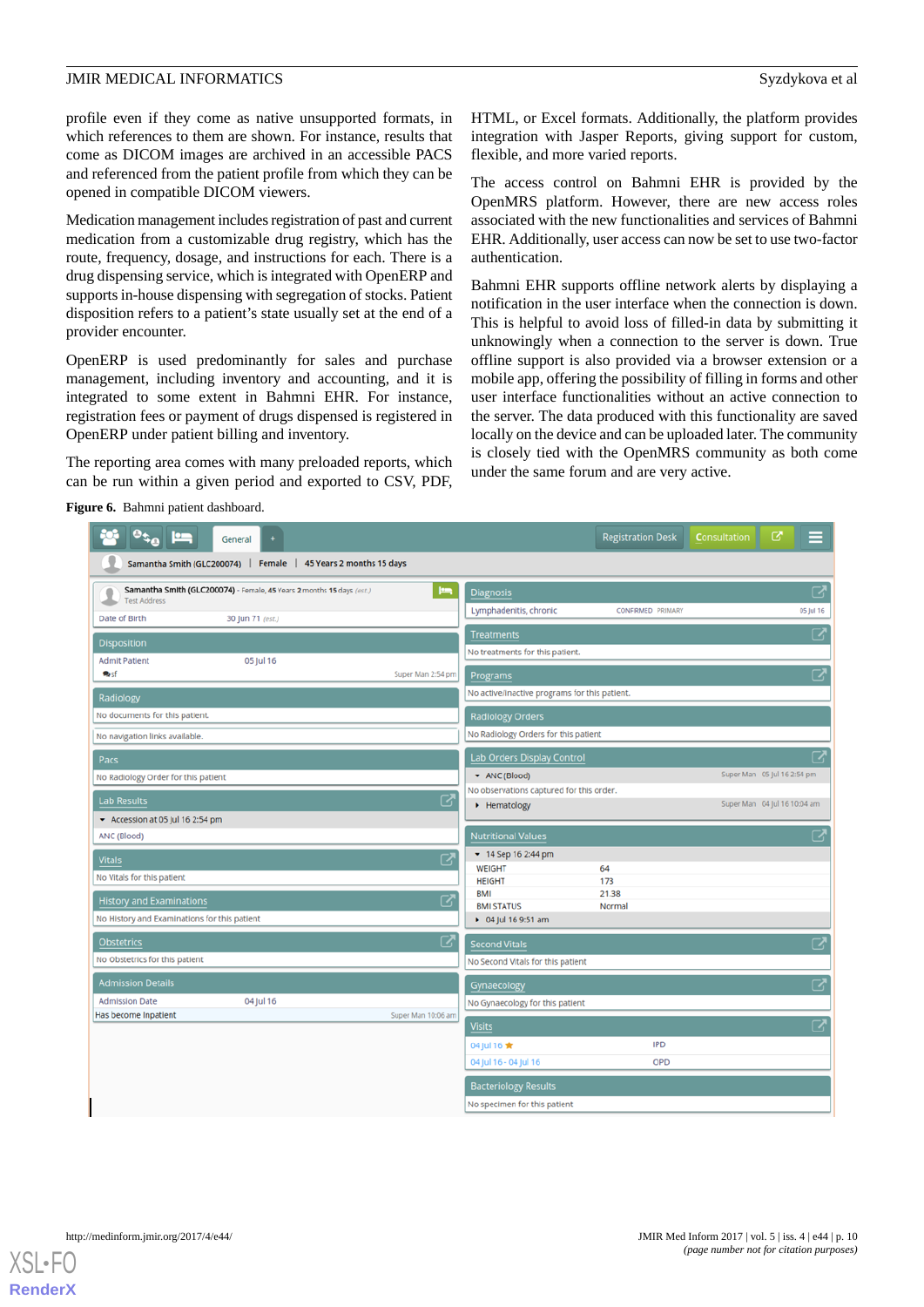<span id="page-10-0"></span>**Table 1.** Matrix with several aspects of the evaluated electronic health records software. Some features were evaluated according to a ranking that varies between 1 (low) and 3 (high).

| Feature or system |                                          | <b>GNU</b> Health          | OpenEMR                                                                     | FreeMED                                                      | OpenMRS                                   | Bahmni                                                 |
|-------------------|------------------------------------------|----------------------------|-----------------------------------------------------------------------------|--------------------------------------------------------------|-------------------------------------------|--------------------------------------------------------|
| $\mathbf{1}$      | Integrated applications                  | $EHRa$ , $HISb$            | EHR, PMS <sup>c</sup> , ERP <sup>d</sup>                                    | EHR, PMS                                                     | <b>EHR</b>                                | EHR, PMS, ERP, LIS <sup>e</sup> ,<br>PACS <sup>f</sup> |
| 2                 | Configurable reports                     | Yes                        | Yes                                                                         | No                                                           | Yes                                       | Yes                                                    |
| 3                 | Custom reports                           | N <sub>o</sub>             | N <sub>o</sub>                                                              | No                                                           | Yes                                       | Yes                                                    |
| 4                 | Custom forms                             |                            | $\mathbf{1}$                                                                |                                                              | 3                                         | 3                                                      |
| 5                 | Interoperability                         | FHIR <sup>g</sup> , custom | $HL7^h$                                                                     | HL7, DICOM <sup>i</sup>                                      | HL7, DICOM, FHIR                          | HL7, DICOM, FHIR                                       |
| 6                 | Coding systems                           | $ICD-10^j$                 | ICD-9/10,<br>SNOMED <sup>k</sup> , CPT <sup>1</sup> ,<br>HCPCS <sup>m</sup> | ICD-10, CPT, LOINC <sup>n</sup> ,<br>$\text{ATC}^{\text{o}}$ | CIEL/MVP <sup>p</sup> , LOINC<br>$ICD-10$ | CIEL/MVP, ICD-10,<br><b>SNOMED</b>                     |
| 7                 | Authentication methods LDAP <sup>q</sup> |                            | LDAP, AD <sup>r</sup>                                                       |                                                              |                                           |                                                        |
| 8                 | Patient portal                           | N <sub>o</sub>             | Yes                                                                         | N <sub>o</sub>                                               | N <sub>o</sub>                            | N <sub>o</sub>                                         |
| 9                 | Access control model                     | RBAC <sup>s</sup>          | ${ACL}^t$                                                                   | $\mbox{\rm ACL}$                                             | <b>RBAC</b>                               | <b>RBAC</b>                                            |
| 10                | Cryptographic features                   | Sign, encrypt              | Encrypt                                                                     |                                                              | $\sim$                                    |                                                        |
| 11                | Flexible data model                      | N <sub>o</sub>             | No                                                                          | N <sub>o</sub>                                               | Yes                                       | Yes                                                    |
| 12                | Offline support                          | Yes                        | No                                                                          | No                                                           | No                                        | Yes                                                    |
| 13                | Web client                               | Yes                        | Yes                                                                         | Yes                                                          | Yes                                       | Yes                                                    |
| 14                | Native client                            | Yes                        | No                                                                          | No                                                           | No                                        | No                                                     |
| 15                | Other clients                            | Yes                        | No                                                                          | No                                                           | N <sub>o</sub>                            | Yes                                                    |
| 16                | Code-based language                      | Python                     | PHP                                                                         | PHP                                                          | Java                                      | Java                                                   |
| 17                | Development activity                     | 3                          | 3                                                                           | $\overline{c}$                                               | 3                                         | 3                                                      |
| 18                | Software modularity                      | 3                          | $\mathbf{1}$                                                                | $\overline{c}$                                               | 3                                         | 3                                                      |
| 19                | User interface                           | $\overline{c}$             | $\mathbf{1}$                                                                | 3                                                            | $\overline{c}$                            | 3                                                      |
| 20                | Community support                        | 3                          | 3                                                                           | $\mathbf{1}$                                                 | 3                                         | 3                                                      |
| 21                | Customization                            | $\mathbf{1}$               | $\overline{c}$                                                              | $\mathbf{1}$                                                 | 3                                         | 3                                                      |

<sup>a</sup>EHR: electronic health record.

<sup>b</sup>HIS: health information system.

<sup>c</sup>PMS: practice management software.

<sup>d</sup>ERP: enterprise resource planning.

<sup>e</sup>LIS: laboratory information system.

fPACS: picture archiving and communication system.

<sup>g</sup>FHIR: Fast Healthcare Interoperability Resources.

h<sub>HL7</sub>: Health Level-7.

<sup>i</sup>DICOM: Digital Imaging and Communications in Medicine.

<sup>j</sup>ICD: International Classification of Diseases.

k SNOMED: Systematized Nomenclature of Medicine.

<sup>1</sup>CPT: Current Procedural Terminology.

<sup>m</sup>HCPCS: Healthcare Common Procedure Coding System.

<sup>n</sup>LOINC: Logical Observation Identifiers Names and Codes.

<sup>o</sup>ATC: Anatomical Therapeutic Chemical.

<sup>p</sup>CIEL/MVP: Columbia International eHealth Laboratory/Millennium Villages Project concept dictionary.

<sup>q</sup>LDAP: lightweight directory access protocol.

<sup>r</sup>AD: Active Directory.

[XSL](http://www.w3.org/Style/XSL)•FO **[RenderX](http://www.renderx.com/)**

<sup>s</sup>RBAC: role-based access control.

<sup>t</sup>ACL: Access Control List.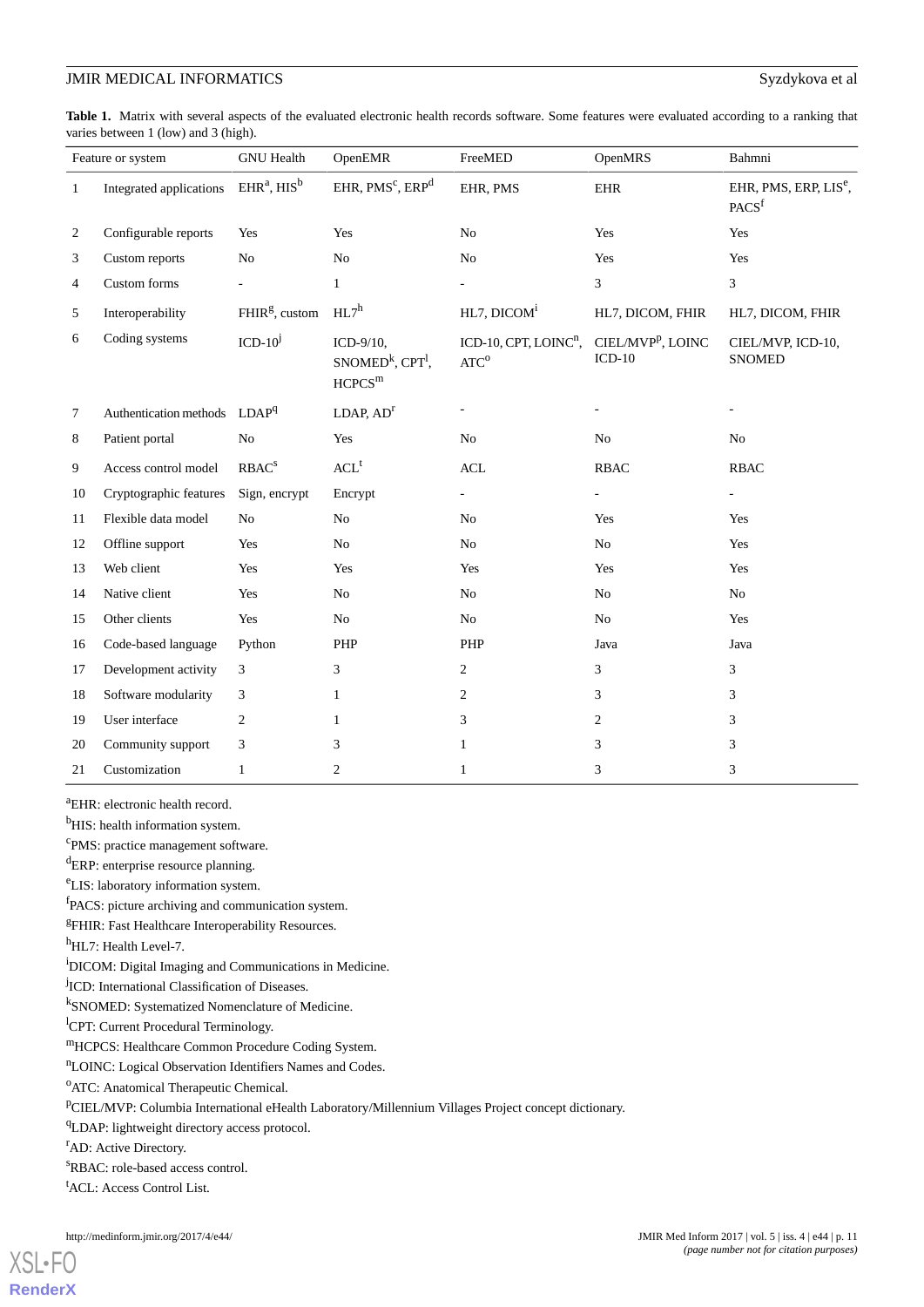## *Discussion*

#### **Systems' Comparison**

The above assessment allowed us to undertake a systematic review of five popular EHRs that can be used in low-resource settings without being an economic burden. Due to constraints in LMIC and according to the workflow of health care institutions, it is important to consider key operation functionalities and the adaptability of each system. [Table 1](#page-10-0) summarizes these key aspects, presenting for each system the characteristics defined in our evaluation methodology.

#### **Conclusions**

Despite the wide adoption of EHR and eHealth solutions in many developed countries, the scenario is quite unbalanced when compared with health digitalization in low-resource settings. This work was performed in close collaboration with the Hospital of Gondar, Ethiopia, with which the evaluation methodology was defined. We conducted a local assessment of the used solutions and identified a scenario that is very dependent on IT solutions from nongovernmental organizations, which, despite their good will, led to partial and incompatible solutions. There is a clear demand for open-source, reliable, and flexible EHR systems in these health care facilities. Hence, the process of selecting a suitable solution that covers their needs is a central task. In this study, we have evaluated and compared five open-source EHR systems following a multidimensional methodology. We hope that the results of this comparison can guide decision making when needing to adopt, install, and maintain an open-source EHR solution in low-resource settings.

#### **Acknowledgments**

This study has received funding from the European Union's Horizon 2020 research and innovation program under the Marie Sklodowska-Curie grant agreement No. 642609.

#### **Conflicts of Interest**

<span id="page-11-0"></span>None declared.

#### **References**

- <span id="page-11-1"></span>1. Who.int. 1978 Sep 12. Declaration of Alma-Ata URL: [http://www.who.int/publications/almaata\\_declaration\\_en.pdf](http://www.who.int/publications/almaata_declaration_en.pdf) [accessed] 2017-11-03] [\[WebCite Cache ID 6ugtPfy0M\]](http://www.webcitation.org/

                                6ugtPfy0M)
- <span id="page-11-2"></span>2. UN.: United Nations; 2010. News on millennium development goals URL:<http://www.un.org/millenniumgoals/> [accessed] 2017-11-01] [\[WebCite Cache ID 6ueDSb4Rc](http://www.webcitation.org/

                                6ueDSb4Rc)]
- <span id="page-11-9"></span>3. Sustainabledevelopment.un.: Citeseer Sustainable development goals URL: [https://sustainabledevelopment.un.org/](https://sustainabledevelopment.un.org/?menu=1300) [?menu=1300](https://sustainabledevelopment.un.org/?menu=1300) [accessed 2017-11-01] [[WebCite Cache ID 6ueDfhmcc](http://www.webcitation.org/

                                6ueDfhmcc)]
- 4. Akhlaq A, Sheikh A, Pagliari C. Barriers and facilitators to health information exchange in low- and middle-income country settings: a systematic review protocol. J Innov Health Inform 2015 Mar 27;22(2):284-292. [doi: [10.14236/jhi.v22i2.98](http://dx.doi.org/10.14236/jhi.v22i2.98)]
- 5. Fraser HS, Blaya J. Implementing medical information systems in developing countries, what works and what doesn't. AMIA Annu Symp Proc 2010;2010:232-236.
- 6. Chen W, Akay M. Developing EMRs in developing countries. IEEE Trans Inf Technol Biomed 2011 Jan;15(1):62-65. [doi: [10.1109/TITB.2010.2091509](http://dx.doi.org/10.1109/TITB.2010.2091509)]
- <span id="page-11-3"></span>7. Oluoch T, Santas X, Kwaro D, Were M, Biondich P, Bailey C, et al. The effect of electronic medical record-based clinical decision support on HIV care in resource-constrained settings: a systematic review. Int J Med Inform 2012 Oct;81(10):e83-e92. [doi: [10.1016/j.ijmedinf.2012.07.010\]](http://dx.doi.org/10.1016/j.ijmedinf.2012.07.010) [Medline: [22921485](http://www.ncbi.nlm.nih.gov/entrez/query.fcgi?cmd=Retrieve&db=PubMed&list_uids=22921485&dopt=Abstract)]
- <span id="page-11-4"></span>8. Luna D, Almerares A, Mayan 3rd JC, González Bernaldo de Quirós F, Otero C. Health informatics in developing countries: going beyond pilot practices to sustainable implementations: a review of the current challenges. Healthc Inform Res 2014 Jan;20(1):3-10 [\[FREE Full text\]](http://www.e-hir.org/journal/viewJournal.html?year=2014&vol=020&num=01&page=3) [doi: [10.4258/hir.2014.20.1.3\]](http://dx.doi.org/10.4258/hir.2014.20.1.3) [Medline: [24627813](http://www.ncbi.nlm.nih.gov/entrez/query.fcgi?cmd=Retrieve&db=PubMed&list_uids=24627813&dopt=Abstract)]
- <span id="page-11-6"></span><span id="page-11-5"></span>9. Luna D, Otero C, Marcelo A. Health informatics in developing countries: systematic review of reviews. Contribution of the IMIA Working Group Health Informatics for Development. Yearb Med Inform 2013;8:28-33. [Medline: [23974545](http://www.ncbi.nlm.nih.gov/entrez/query.fcgi?cmd=Retrieve&db=PubMed&list_uids=23974545&dopt=Abstract)]
- 10. World Health Organization, International Telecommunication Union. Who.int. 2012. National eHealth strategy toolkit URL: <http://www.who.int/ehealth/publications/overview.pdf> [accessed 2017-11-03] [[WebCite Cache ID 6uguBN7pY\]](http://www.webcitation.org/

                                6uguBN7pY)
- <span id="page-11-8"></span>11. World Health Organization. Wpro.who.int/. 2006. Electronic health records: manual for developing countries URL: [http:/](http://www.wpro.who.int/publications/docs/EHRmanual.pdf) [/www.wpro.who.int/publications/docs/EHRmanual.pdf](http://www.wpro.who.int/publications/docs/EHRmanual.pdf) [accessed 2017-11-03] [\[WebCite Cache ID 6uguIzmXd\]](http://www.webcitation.org/

                                6uguIzmXd)
- <span id="page-11-7"></span>12. Chaudhry B, Wang J, Wu S, Maglione M, Mojica W, Roth E, et al. Systematic review: impact of health information technology on quality, efficiency, and costs of medical care. Ann Intern Med 2006 May 11;144(10):742-752. [doi: [10.7326/0003-4819-144-10-200605160-00125](http://dx.doi.org/10.7326/0003-4819-144-10-200605160-00125)]
- 13. Alsaffar M, Yellowlees P, Odor A, Hogarth M. The state of open source electronic health record projects: a software anthropology study. JMIR Med Inform 2017 Feb 24;5(1):e6 [\[FREE Full text\]](http://medinform.jmir.org/2017/1/e6/) [doi: [10.2196/medinform.5783](http://dx.doi.org/10.2196/medinform.5783)] [Medline: [28235750](http://www.ncbi.nlm.nih.gov/entrez/query.fcgi?cmd=Retrieve&db=PubMed&list_uids=28235750&dopt=Abstract)]
- 14. Reynolds CJ, Wyatt JC. Open source, open standards, and health care information systems. J Med Internet Res 2011 Feb;13(1):e24 [\[FREE Full text](http://www.jmir.org/2011/1/e24/)] [doi: [10.2196/jmir.1521](http://dx.doi.org/10.2196/jmir.1521)] [Medline: [21447469](http://www.ncbi.nlm.nih.gov/entrez/query.fcgi?cmd=Retrieve&db=PubMed&list_uids=21447469&dopt=Abstract)]

 $XS$  • FO **[RenderX](http://www.renderx.com/)**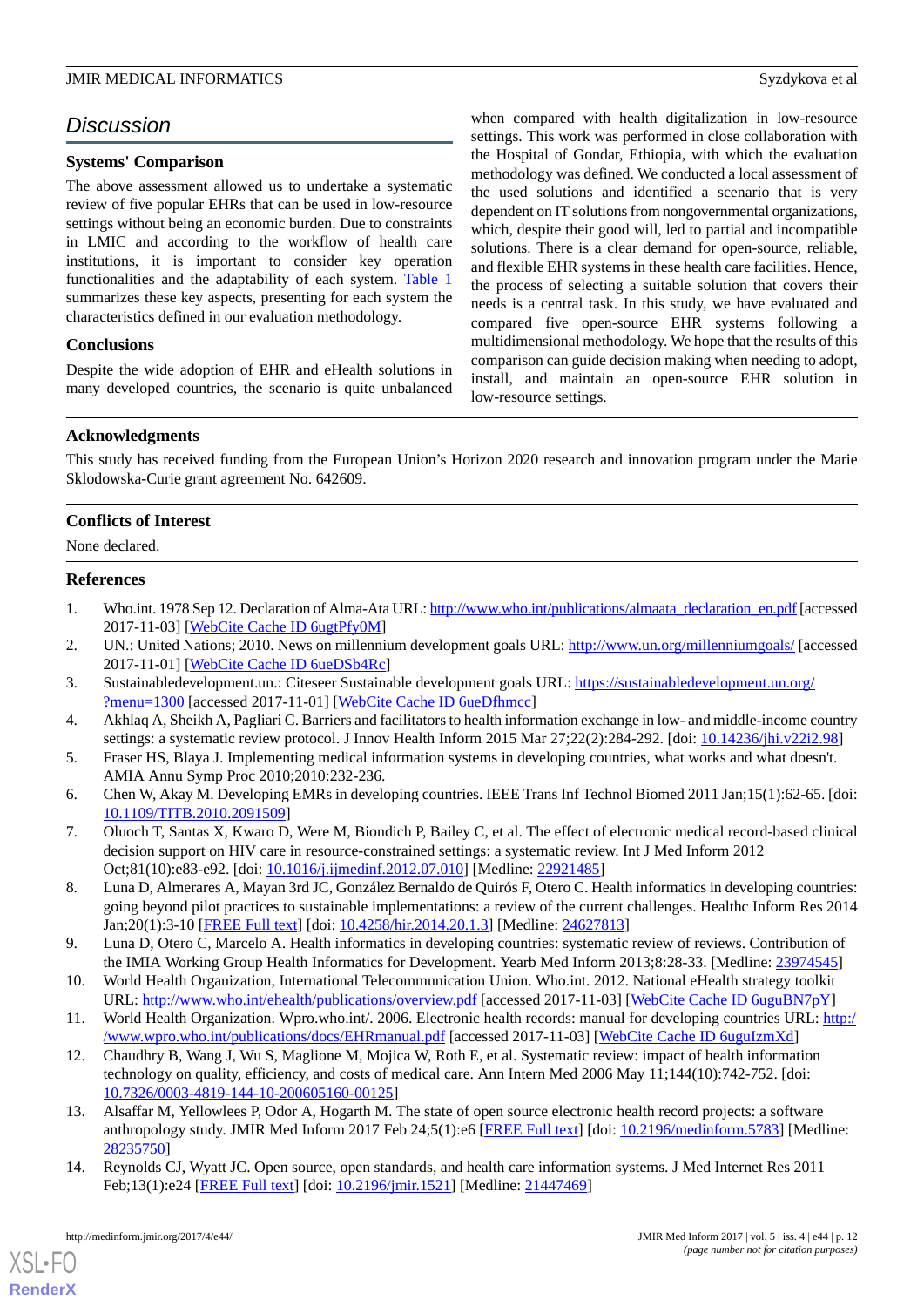- <span id="page-12-0"></span>15. Menachemi N, Collum TH. Benefits and drawbacks of electronic health record systems. Risk Manag Healthc Policy 2011;4:47-55 [\[FREE Full text\]](https://dx.doi.org/10.2147/RMHP.S12985) [doi: [10.2147/RMHP.S12985\]](http://dx.doi.org/10.2147/RMHP.S12985) [Medline: [22312227](http://www.ncbi.nlm.nih.gov/entrez/query.fcgi?cmd=Retrieve&db=PubMed&list_uids=22312227&dopt=Abstract)]
- 16. Häyrinen K, Saranto K, Nykänen P. Definition, structure, content, use and impacts of electronic health records: a review of the research literature. Int J Med Inform 2008 May;77(5):291-304. [doi: [10.1016/j.ijmedinf.2007.09.001\]](http://dx.doi.org/10.1016/j.ijmedinf.2007.09.001) [Medline: [17951106](http://www.ncbi.nlm.nih.gov/entrez/query.fcgi?cmd=Retrieve&db=PubMed&list_uids=17951106&dopt=Abstract)]
- 17. Lobach DF, Detmer DE. Research challenges for electronic health records. Am J Prev Med 2007 May;32(5 Suppl):S104-S111. [doi: [10.1016/j.amepre.2007.01.018](http://dx.doi.org/10.1016/j.amepre.2007.01.018)] [Medline: [17466814](http://www.ncbi.nlm.nih.gov/entrez/query.fcgi?cmd=Retrieve&db=PubMed&list_uids=17466814&dopt=Abstract)]
- <span id="page-12-1"></span>18. Jensen PB, Jensen LJ, Brunak S. Mining electronic health records: towards better research applications and clinical care. Nat Rev Genet 2012 May 2;13(6):395-405. [doi: [10.1038/nrg3208\]](http://dx.doi.org/10.1038/nrg3208) [Medline: [22549152\]](http://www.ncbi.nlm.nih.gov/entrez/query.fcgi?cmd=Retrieve&db=PubMed&list_uids=22549152&dopt=Abstract)
- <span id="page-12-2"></span>19. Coorevits P, Sundgren M, Klein GO, Bahr A, Claerhout B, Daniel C, et al. Electronic health records: new opportunities for clinical research. J Intern Med 2013 Dec;274(6):547-560. [doi: [10.1111/joim.12119](http://dx.doi.org/10.1111/joim.12119)] [Medline: [23952476\]](http://www.ncbi.nlm.nih.gov/entrez/query.fcgi?cmd=Retrieve&db=PubMed&list_uids=23952476&dopt=Abstract)
- <span id="page-12-3"></span>20. McDonald CJ, Schadow G, Barnes M, Dexter PR, Overhage JM, Mamlin BW, et al. Open source software in medical informatics—why, how and what. Int J Med Inform 2003 Mar;69(2-3):175-184. [doi: [10.1016/S1386-5056\(02\)00104-1](http://dx.doi.org/10.1016/S1386-5056(02)00104-1)]
- <span id="page-12-4"></span>21. Fraser H, Biondich P, Moodley D, Choi S, Mamlin B, Szolovits P. Implementing electronic medical record systems in developing countries. J Innov Health Inform 2005 Jun;13(2):83-95. [doi: [10.14236/jhi.v13i2.585](http://dx.doi.org/10.14236/jhi.v13i2.585)]
- 22. Jawhari B, Ludwick D, Keenan L, Zakus D, Hayward R. Benefits and challenges of EMR implementations in low resource settings: a state-of-the-art review. BMC Med Inform Decis Mak 2016 Sep 6;16:116 [[FREE Full text](https://bmcmedinformdecismak.biomedcentral.com/articles/10.1186/s12911-016-0354-8)] [doi: [10.1186/s12911-016-0354-8\]](http://dx.doi.org/10.1186/s12911-016-0354-8) [Medline: [27600269](http://www.ncbi.nlm.nih.gov/entrez/query.fcgi?cmd=Retrieve&db=PubMed&list_uids=27600269&dopt=Abstract)]
- <span id="page-12-7"></span>23. Jawhari B, Keenan L, Zakus D, Ludwick D, Isaac A, Saleh A, et al. Barriers and facilitators to electronic medical record (EMR) use in an urban slum. Int J Med Inform 2016 Oct;94:246-254 [\[FREE Full text\]](https://linkinghub.elsevier.com/retrieve/pii/S1386-5056(16)30176-9) [doi: [10.1016/j.ijmedinf.2016.07.015\]](http://dx.doi.org/10.1016/j.ijmedinf.2016.07.015) [Medline: [27573333](http://www.ncbi.nlm.nih.gov/entrez/query.fcgi?cmd=Retrieve&db=PubMed&list_uids=27573333&dopt=Abstract)]
- 24. Fritz F, Tilahun B, Dugas M. Success criteria for electronic medical record implementations in low-resource settings: a systematic review. J Am Med Inform Assoc 2015 Mar;22(2):479-488. [doi: [10.1093/jamia/ocu038](http://dx.doi.org/10.1093/jamia/ocu038)] [Medline: [25769683\]](http://www.ncbi.nlm.nih.gov/entrez/query.fcgi?cmd=Retrieve&db=PubMed&list_uids=25769683&dopt=Abstract)
- 25. Blaya JA, Fraser HS, Holt B. E-health technologies show promise in developing countries. Health Aff (Millwood) 2010 Feb;29(2):244-251 [[FREE Full text](http://content.healthaffairs.org/cgi/pmidlookup?view=long&pmid=20348068)] [doi: [10.1377/hlthaff.2009.0894](http://dx.doi.org/10.1377/hlthaff.2009.0894)] [Medline: [20348068](http://www.ncbi.nlm.nih.gov/entrez/query.fcgi?cmd=Retrieve&db=PubMed&list_uids=20348068&dopt=Abstract)]
- 26. Piette JD, Lun KC, Moura Jr LA, Fraser HS, Mechael PN, Powell J, et al. Impacts of e-health on the outcomes of care in low- and middle-income countries: where do we go from here? Bull World Health Organ 2012 May 1;90(5):365-372 [\[FREE](http://europepmc.org/abstract/MED/22589570) [Full text\]](http://europepmc.org/abstract/MED/22589570) [doi: [10.2471/BLT.11.099069\]](http://dx.doi.org/10.2471/BLT.11.099069) [Medline: [22589570](http://www.ncbi.nlm.nih.gov/entrez/query.fcgi?cmd=Retrieve&db=PubMed&list_uids=22589570&dopt=Abstract)]
- 27. Millard PS, Bru J, Berger CA. Open-source point-of-care electronic medical records for use in resource-limited settings: systematic review and questionnaire surveys. Br Med J Open 2012 Jul;2(4):e000690 [[FREE Full text\]](http://bmjopen.bmj.com/cgi/pmidlookup?view=long&pmid=22763661) [doi: [10.1136/bmjopen-2011-000690\]](http://dx.doi.org/10.1136/bmjopen-2011-000690) [Medline: [22763661](http://www.ncbi.nlm.nih.gov/entrez/query.fcgi?cmd=Retrieve&db=PubMed&list_uids=22763661&dopt=Abstract)]
- 28. Kalogriopoulos NA, Baran J, Nimunkar AJ, Webster JG. Electronic medical record systems for developing countries: review. Conf Proc IEEE Eng Med Biol Soc 2009;2009:1730-1733. [doi: [10.1109/IEMBS.2009.5333561\]](http://dx.doi.org/10.1109/IEMBS.2009.5333561)
- 29. Clifford GD, Blaya JA, Hall-Clifford R, Fraser HS. Medical information systems: a foundation for healthcare technologies in developing countries. Biomed Eng Online 2008 Jun 11;7:18 [\[FREE Full text\]](https://biomedical-engineering-online.biomedcentral.com/articles/10.1186/1475-925X-7-18) [doi: [10.1186/1475-925X-7-18\]](http://dx.doi.org/10.1186/1475-925X-7-18) [Medline: [18547411](http://www.ncbi.nlm.nih.gov/entrez/query.fcgi?cmd=Retrieve&db=PubMed&list_uids=18547411&dopt=Abstract)]
- <span id="page-12-5"></span>30. Sood SP, Nwabueze SN, Mbarika VW, Prakash N, Chatterjee S, Ray P, et al. Electronic medical records: a review comparing the challenges in developed and developing countries. : IEEE; 2008 Presented at: Proceedings of the 41st Annual Hawaii International Conference on System Sciences (HICSS 2008); January 7-10, 2008; Waikoloa, HI, USA. [doi: [10.1109/HICSS.2008.141](http://dx.doi.org/10.1109/HICSS.2008.141)]
- <span id="page-12-6"></span>31. Williams F, Boren SA. The role of electronic medical record in care delivery in developing countries. Int J Inf Manage 2008 Dec;28(6):503-507. [doi: [10.1016/j.ijinfomgt.2008.01.016](http://dx.doi.org/10.1016/j.ijinfomgt.2008.01.016)]
- <span id="page-12-8"></span>32. Tilahun B, Fritz F. Modeling antecedents of electronic medical record system implementation success in low-resource setting hospitals. BMC Med Inform Decis Mak 2015 Aug 1;15:61 [[FREE Full text](https://bmcmedinformdecismak.biomedcentral.com/articles/10.1186/s12911-015-0192-0)] [doi: [10.1186/s12911-015-0192-0\]](http://dx.doi.org/10.1186/s12911-015-0192-0) [Medline: [26231051](http://www.ncbi.nlm.nih.gov/entrez/query.fcgi?cmd=Retrieve&db=PubMed&list_uids=26231051&dopt=Abstract)]
- <span id="page-12-11"></span>33. Aminpour F, Sadoughi F, Ahamdi M. Utilization of open source electronic health record around the world: a systematic review. J Res Med Sci 2014 Jan;19(1):57-64. [Medline: [24672566\]](http://www.ncbi.nlm.nih.gov/entrez/query.fcgi?cmd=Retrieve&db=PubMed&list_uids=24672566&dopt=Abstract)
- <span id="page-12-10"></span><span id="page-12-9"></span>34. Dillon DG, Pirie F, Rice S, Pomilla C, Sandhu MS, Motala AA, African Partnership for Chronic Disease Research (APCDR). Open-source electronic data capture system offered increased accuracy and cost-effectiveness compared with paper methods in Africa. J Clin Epidemiol 2014 Dec;67(12):1358-1363 [\[FREE Full text](https://linkinghub.elsevier.com/retrieve/pii/S0895-4356(14)00238-8)] [doi: [10.1016/j.jclinepi.2014.06.012\]](http://dx.doi.org/10.1016/j.jclinepi.2014.06.012) [Medline: [25135245](http://www.ncbi.nlm.nih.gov/entrez/query.fcgi?cmd=Retrieve&db=PubMed&list_uids=25135245&dopt=Abstract)]
- 35. Akanbi MO, Ocheke AN, Agaba PA, Daniyam CA, Agaba EI, Okeke EN, et al. Use of electronic health records in sub-Saharan Africa: progress and challenges. J Med Trop 2012;14(1):1-6. [Medline: [25243111](http://www.ncbi.nlm.nih.gov/entrez/query.fcgi?cmd=Retrieve&db=PubMed&list_uids=25243111&dopt=Abstract)]
- 36. Mostert-Phipps N, Pottas D, Korpela M. Improving continuity of care through the use of electronic records: a South African perspective. S Afr Fam Pract 2012;54(4):326-331. [doi: [10.1080/20786204.2012.10874244\]](http://dx.doi.org/10.1080/20786204.2012.10874244)
- 37. Fernández A, Oviedo E. 20.iadb. 2011. e-Health in Latin America and the Caribbean: progress and challenges URL: [http:/](http://www20.iadb.org/intal/catalogo/PE/2011/08957.pdf) [/www20.iadb.org/intal/catalogo/PE/2011/08957.pdf](http://www20.iadb.org/intal/catalogo/PE/2011/08957.pdf) [accessed 2017-11-03] [\[WebCite Cache ID 6ugvXXS0P\]](http://www.webcitation.org/

                                6ugvXXS0P)

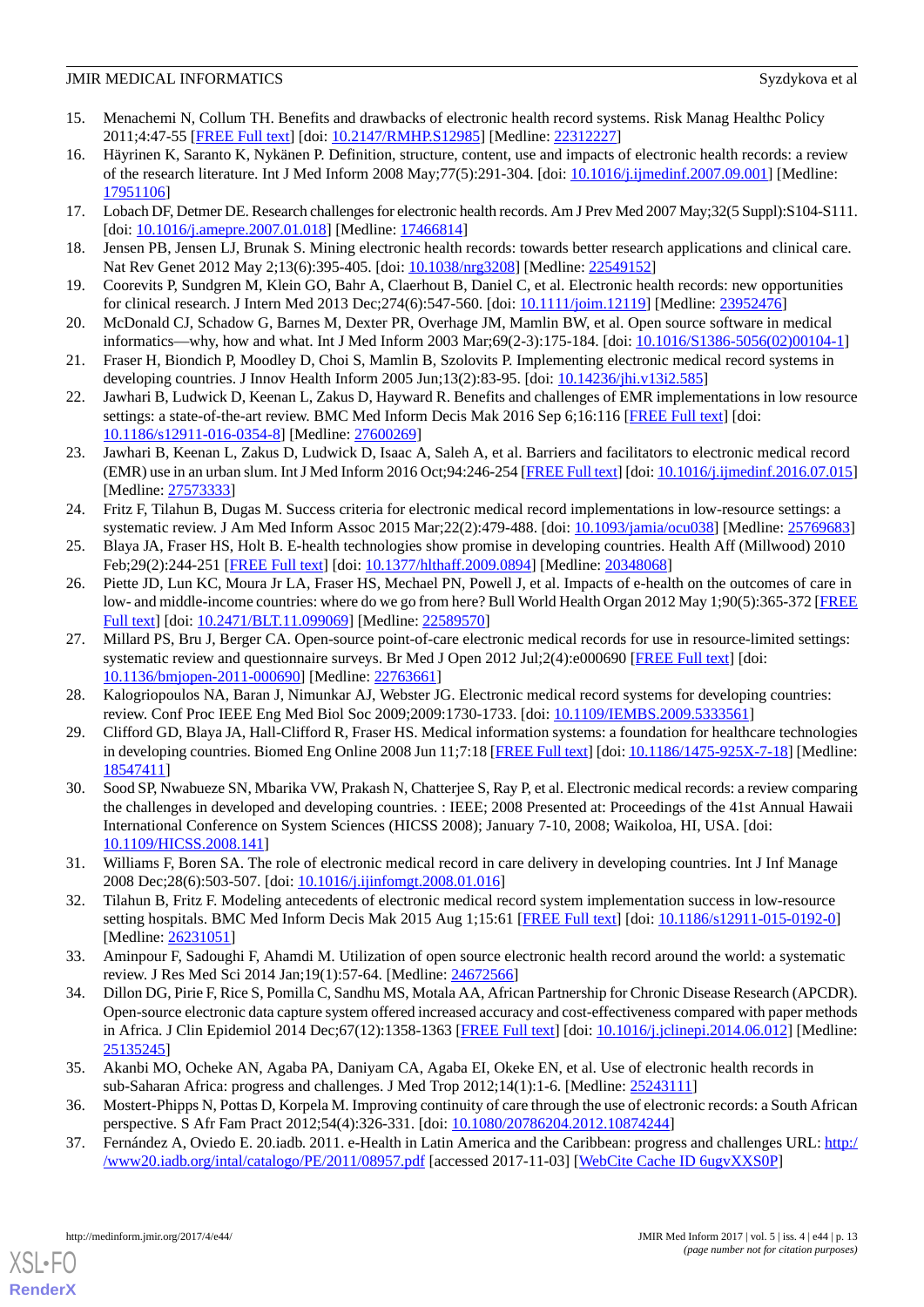- <span id="page-13-0"></span>38. Scholl J, Syed-Abdul S, Ahmed LA. A case study of an EMR system at a large hospital in India: challenges and strategies for successful adoption. J Biomed Inform 2011 Dec;44(6):958-967 [\[FREE Full text](https://linkinghub.elsevier.com/retrieve/pii/S1532-0464(11)00126-2)] [doi: [10.1016/j.jbi.2011.07.008](http://dx.doi.org/10.1016/j.jbi.2011.07.008)] [Medline: [21846508](http://www.ncbi.nlm.nih.gov/entrez/query.fcgi?cmd=Retrieve&db=PubMed&list_uids=21846508&dopt=Abstract)]
- <span id="page-13-2"></span><span id="page-13-1"></span>39. Aminpour F, Sadoughi F, Ahmadi M. Towards the application of open source software in developing national electronic health record-narrative review article. Iran J Public Health 2013 Dec;42(12):1333-1339.
- 40. Manders EJ, José E, Solis M, Burlison J, Nhampossa JL, Moon T. Implementing OpenMRS for patient monitoring in an HIV/AIDS care and treatment program in rural Mozambique. Stud Health Technol Inform 2010;160(Pt 1):411-415. [doi: [10.3233/978-1-60750-588-4-411](http://dx.doi.org/10.3233/978-1-60750-588-4-411)] [Medline: [20841719](http://www.ncbi.nlm.nih.gov/entrez/query.fcgi?cmd=Retrieve&db=PubMed&list_uids=20841719&dopt=Abstract)]
- <span id="page-13-4"></span><span id="page-13-3"></span>41. Puttkammer N, Zeliadt S, Balan JG, Baseman J, Destiné R, Domerçant JW, et al. Development of an electronic medical record based alert for risk of HIV treatment failure in a low-resource setting. PLoS One 2014 Nov 12;9(11):e112261 [\[FREE](http://dx.plos.org/10.1371/journal.pone.0112261) [Full text\]](http://dx.plos.org/10.1371/journal.pone.0112261) [doi: [10.1371/journal.pone.0112261](http://dx.doi.org/10.1371/journal.pone.0112261)] [Medline: [25390044](http://www.ncbi.nlm.nih.gov/entrez/query.fcgi?cmd=Retrieve&db=PubMed&list_uids=25390044&dopt=Abstract)]
- <span id="page-13-5"></span>42. Fraser HS, Thomas D, Tomaylla J, Garcia N, Lecca L, Murray M, et al. Adaptation of a web-based, open source electronic medical record system platform to support a large study of tuberculosis epidemiology. BMC Med Inform Decis Mak 2012 Nov 7;12:125 [[FREE Full text\]](https://bmcmedinformdecismak.biomedcentral.com/articles/10.1186/1472-6947-12-125) [doi: [10.1186/1472-6947-12-125](http://dx.doi.org/10.1186/1472-6947-12-125)] [Medline: [23131180](http://www.ncbi.nlm.nih.gov/entrez/query.fcgi?cmd=Retrieve&db=PubMed&list_uids=23131180&dopt=Abstract)]
- <span id="page-13-6"></span>43. Ali MK, Shah S, Tandon N. Review of electronic decision-support tools for diabetes care: a viable option for low- and middle-income countries? J Diabetes Sci Technol 2011 May 1;5(3):553-570 [[FREE Full text](http://europepmc.org/abstract/MED/21722571)] [doi: [10.1177/193229681100500310\]](http://dx.doi.org/10.1177/193229681100500310) [Medline: [21722571\]](http://www.ncbi.nlm.nih.gov/entrez/query.fcgi?cmd=Retrieve&db=PubMed&list_uids=21722571&dopt=Abstract)
- <span id="page-13-7"></span>44. Tilahun B, Fritz F. Comprehensive evaluation of electronic medical record system use and user satisfaction at five low-resource setting hospitals in Ethiopia. JMIR Med Inform 2015 May 25;3(2):e22 [[FREE Full text\]](http://medinform.jmir.org/2015/2/e22/) [doi: [10.2196/medinform.4106\]](http://dx.doi.org/10.2196/medinform.4106) [Medline: [26007237](http://www.ncbi.nlm.nih.gov/entrez/query.fcgi?cmd=Retrieve&db=PubMed&list_uids=26007237&dopt=Abstract)]
- 45. Kiah ML, Haiqi A, Zaidan BB, Zaidan AA. Open source EMR software: profiling, insights and hands-on analysis. Comput Methods Programs Biomed 2014 Nov;117(2):360-382. [doi: [10.1016/j.cmpb.2014.07.002](http://dx.doi.org/10.1016/j.cmpb.2014.07.002)] [Medline: [25070757](http://www.ncbi.nlm.nih.gov/entrez/query.fcgi?cmd=Retrieve&db=PubMed&list_uids=25070757&dopt=Abstract)]
- <span id="page-13-8"></span>46. Zaidan AA, Zaidan BB, Al-Haiqi A, Kiah ML, Hussain M, Abdulnabi M. Evaluation and selection of open-source EMR software packages based on integrated AHP and TOPSIS. J Biomed Inform 2015 Feb;53:390-404 [\[FREE Full text\]](https://linkinghub.elsevier.com/retrieve/pii/S1532-0464(14)00262-7) [doi: [10.1016/j.jbi.2014.11.012](http://dx.doi.org/10.1016/j.jbi.2014.11.012)] [Medline: [25483886\]](http://www.ncbi.nlm.nih.gov/entrez/query.fcgi?cmd=Retrieve&db=PubMed&list_uids=25483886&dopt=Abstract)
- <span id="page-13-9"></span>47. Zaidan AA, Zaidan BB, Hussain M, Haiqi A, Mat Kiah ML, Abdulnabi M. Multi-criteria analysis for OS-EMR software selection problem: a comparative study. Decis Support Syst 2015 Oct;78:15-27. [doi: [10.1016/j.dss.2015.07.002\]](http://dx.doi.org/10.1016/j.dss.2015.07.002)
- 48. Mamlin BW, Biondich PG, Wolfe BA, Fraser H, Jazayeri D, Allen C, et al. Cooking up an open source EMR for developing countries: OpenMRS - a recipe for successful collaboration. AMIA Annu Symp Proc 2006;2006:529-533. [Medline: [17238397](http://www.ncbi.nlm.nih.gov/entrez/query.fcgi?cmd=Retrieve&db=PubMed&list_uids=17238397&dopt=Abstract)]
- 49. Mohammed-Rajput NA, Smith DC, Mamlin B, Biondich P, Doebbeling BN, Open MRS Collaborative Investigators. OpenMRS, a global medical records system collaborative: factors influencing successful implementation. AMIA Annu Symp Proc 2011;2011:960-968. [Medline: [22195155](http://www.ncbi.nlm.nih.gov/entrez/query.fcgi?cmd=Retrieve&db=PubMed&list_uids=22195155&dopt=Abstract)]
- 50. Tierney WM, Achieng M, Baker E, Bell A, Biondich P, Braitstein P, Tanzania-Uganda Openmrs Consortium. Experience implementing electronic health records in three East African countries. Stud Health Technol Inform 2010;160(Pt 1):371-375. [doi: [10.3233/978-1-60750-588-4-371\]](http://dx.doi.org/10.3233/978-1-60750-588-4-371)
- 51. Catalani C, Green E, Owiti P, Keny A, Diero L, Yeung A, et al. A clinical decision support system for integrating tuberculosis and HIV care in Kenya: a human-centered design approach. PLoS One 2014 Aug 29;9(8):e103205 [[FREE Full text](http://dx.plos.org/10.1371/journal.pone.0103205)] [doi: [10.1371/journal.pone.0103205\]](http://dx.doi.org/10.1371/journal.pone.0103205) [Medline: [25170939](http://www.ncbi.nlm.nih.gov/entrez/query.fcgi?cmd=Retrieve&db=PubMed&list_uids=25170939&dopt=Abstract)]
- 52. Anokwa Y, Ribeka N, Parikh T, Borriello G, Were MC. Design of a phone-based clinical decision support system for resource-limited settings. 2012 Presented at: Proceedings of the Fifth International Conference on Information and Communication Technologies and Development, ICTD '12; March 12-15, 2012; Atlanta, Georgia, USA p. 13-24.
- <span id="page-13-11"></span>53. Kasthurirathne SN, Mamlin B, Kumara H, Grieve G, Biondich P. Enabling better interoperability for healthcare: lessons in developing a standards based application programing interface for electronic medical record systems. J Med Syst 2015 Nov;39(11):182. [doi: [10.1007/s10916-015-0356-6](http://dx.doi.org/10.1007/s10916-015-0356-6)] [Medline: [26446013](http://www.ncbi.nlm.nih.gov/entrez/query.fcgi?cmd=Retrieve&db=PubMed&list_uids=26446013&dopt=Abstract)]
- 54. Haskew J, Rø G, Saito K, Turner K, Odhiambo G, Wamae A, et al. Implementation of a cloud-based electronic medical record for maternal and child health in rural Kenya. Int J Med Inform 2015 May;84(5):349-354. [doi: [10.1016/j.ijmedinf.2015.01.005\]](http://dx.doi.org/10.1016/j.ijmedinf.2015.01.005) [Medline: [25670229](http://www.ncbi.nlm.nih.gov/entrez/query.fcgi?cmd=Retrieve&db=PubMed&list_uids=25670229&dopt=Abstract)]
- <span id="page-13-12"></span><span id="page-13-10"></span>55. Allen C, Jazayeri D, Miranda J, Biondich PG, Mamlin BW, Wolfe BA, et al. Experience in implementing the OpenMRS medical record system to support HIV treatment in Rwanda. Stud Health Technol Inform 2007;129(Pt 1):382-386. [Medline: [17911744](http://www.ncbi.nlm.nih.gov/entrez/query.fcgi?cmd=Retrieve&db=PubMed&list_uids=17911744&dopt=Abstract)]
- 56. Seebregts CJ, Mamlin BW, Biondich PG, Fraser HS, Wolfe BA, Jazayeri D, et al. Human factors for capacity building: lessons learned from the OpenMRS implementers network. Yearb Med Inform 2010:13-20. [Medline: [20938564](http://www.ncbi.nlm.nih.gov/entrez/query.fcgi?cmd=Retrieve&db=PubMed&list_uids=20938564&dopt=Abstract)]
- 57. Thompson A, Castle E, Lubeck P, Makarfi PS. Experience implementing OpenMRS to support maternal and reproductive health in Northern Nigeria. Stud Health Technol Inform 2010:332-336. [doi: [10.3233/978-1-60750-588-4-332\]](http://dx.doi.org/10.3233/978-1-60750-588-4-332)
- 58. Wolfe BA, Mamlin BW, Biondich PG, Fraser HS, Jazayeri D, Allen C, et al. The OpenMRS system: collaborating toward an open source EMR for developing countries. AMIA Annu Symp Proc 2006;2006:1146. [Medline: [17238765\]](http://www.ncbi.nlm.nih.gov/entrez/query.fcgi?cmd=Retrieve&db=PubMed&list_uids=17238765&dopt=Abstract)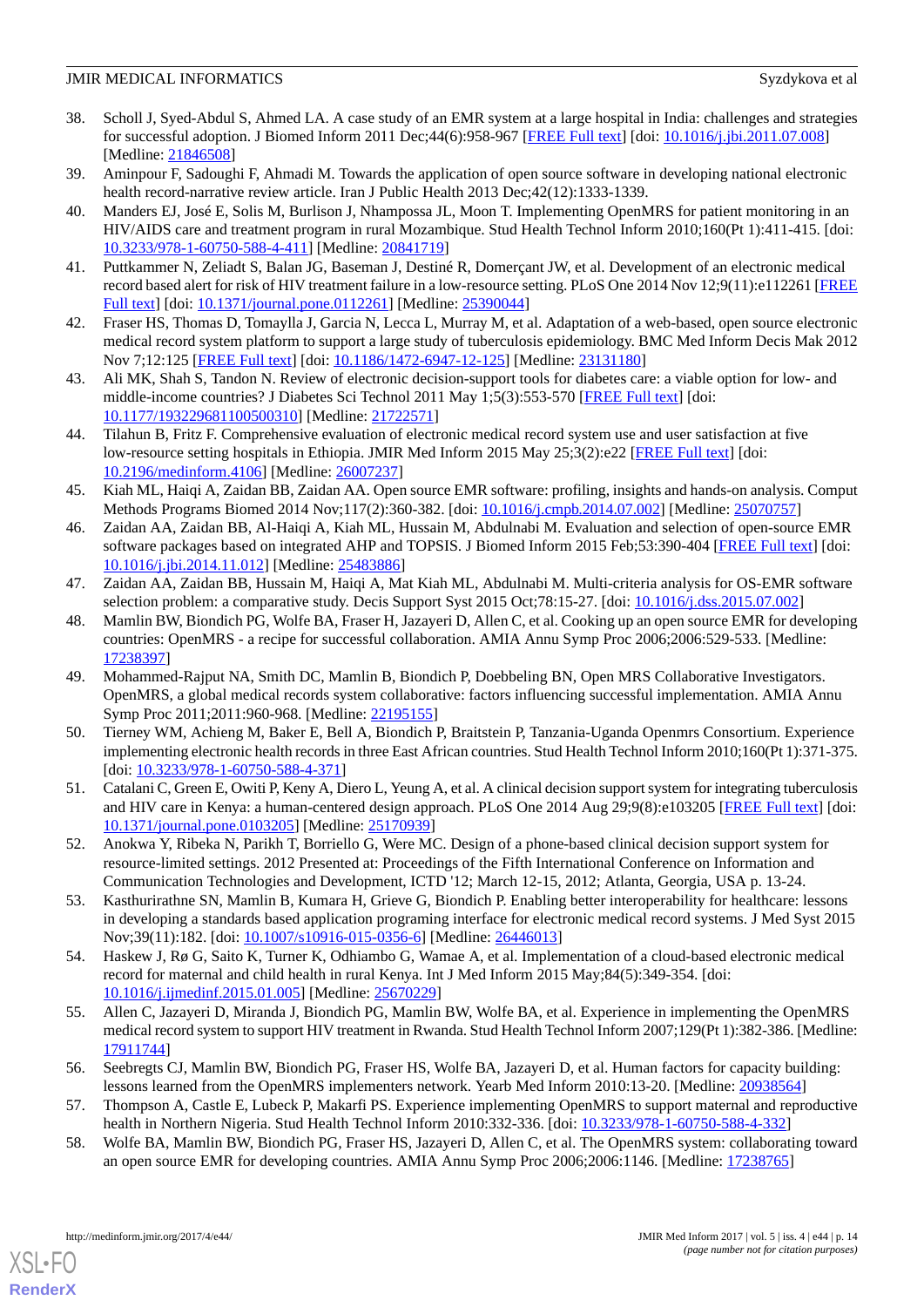- <span id="page-14-0"></span>59. Seebregts CJ, Mamlin BW, Biondich PG, Fraser HS, Wolfe BA, Jazayeri D, OpenMRS Implementers Network. The OpenMRS Implementers Network. Int J Med Inform 2009 Nov;78(11):711-720. [doi: [10.1016/j.ijmedinf.2008.09.005\]](http://dx.doi.org/10.1016/j.ijmedinf.2008.09.005) [Medline: [19157968](http://www.ncbi.nlm.nih.gov/entrez/query.fcgi?cmd=Retrieve&db=PubMed&list_uids=19157968&dopt=Abstract)]
- <span id="page-14-2"></span><span id="page-14-1"></span>60. Maglogiannis I. Towards the adoption of open source and open access electronic health record systems. J Healthc Eng 2012;3(1):141-161. [doi: [10.1260/2040-2295.3.1.141\]](http://dx.doi.org/10.1260/2040-2295.3.1.141)
- <span id="page-14-3"></span>61. Bahmni. Implementations URL:<https://www.bahmni.org/implementations> [accessed 2017-11-01] [[WebCite Cache ID](http://www.webcitation.org/

                                6ueGVeCW0) [6ueGVeCW0\]](http://www.webcitation.org/

                                6ueGVeCW0)
- <span id="page-14-4"></span>62. Syzdykova A, Zolfo M, Malta A, Diro E, Oliveira JL. Customization of OpenMRS for leishmaniasis research and treatment center in Ethiopia. J Int Soc Telemed eHealth 2017;5:e65 [\[FREE Full text\]](http://journals.ukzn.ac.za/index.php/JISfTeH/article/view/314)
- 63. Avelino JN, Hebron CT, Laranang AL, Paje PN, Bautista MM, Caro JD. Requirements gathering as an essential process in customizing health information systems for small scale health care facilities. 2014 Presented at: 5th International Conference on Information, Intelligence, Systems and Applications (IISA); July 7-9, 2014; Chania, Greece. [doi: [10.1109/IISA.2014.6878729](http://dx.doi.org/10.1109/IISA.2014.6878729)]
- 64. Karopka T, Schmuhl H, Demski H. Free/Libre open source software in health care: a review. Healthc Inform Res 2014 Jan;20(1):11-22 [\[FREE Full text\]](http://www.e-hir.org/journal/viewJournal.html?year=2014&vol=020&num=01&page=11) [doi: [10.4258/hir.2014.20.1.11\]](http://dx.doi.org/10.4258/hir.2014.20.1.11) [Medline: [24627814](http://www.ncbi.nlm.nih.gov/entrez/query.fcgi?cmd=Retrieve&db=PubMed&list_uids=24627814&dopt=Abstract)]
- <span id="page-14-5"></span>65. Prodhan UK, Rahman MZ, Abid A, Bellah M. Development of a telemedicine model with low cost portable tool kit for remote diagnosis of rural people in Bangladesh. 2016 Presented at: International Conference on Innovations in Science, Engineering and Technology (ICISET); October 28-29, 2016; Dhaka, Bangladesh. [doi: [10.1109/ICISET.2016.7856513\]](http://dx.doi.org/10.1109/ICISET.2016.7856513)
- <span id="page-14-6"></span>66. de la Torre I, Martinez B, Lopez-Coronado M. Analyzing open-source and commercial EHR solutions from an international perspective. 2013 Presented at: 2013 IEEE 15th International Conference on e-Health Networking, Applications & Services (Healthcom); October 9-12, 2013; Lisbon, Portugal. [doi: [10.1109/HealthCom.2013.6720708](http://dx.doi.org/10.1109/HealthCom.2013.6720708)]
- <span id="page-14-8"></span><span id="page-14-7"></span>67. Safadi H, Chan D, Dawes M, Roper M, Faraj S. Open-source health information technology: a case study of electronic medical records. Health Policy Technol 2015 Mar;4(1):14-28. [doi: [10.1016/j.hlpt.2014.10.011](http://dx.doi.org/10.1016/j.hlpt.2014.10.011)]
- 68. ONC-Authorized Certification Body. Chpl.healthit. Certified health IT product list URL:<https://chpl.healthit.gov/> [accessed 2017-11-01] [\[WebCite Cache ID 6ueHJkBQ3\]](http://www.webcitation.org/

                                6ueHJkBQ3)
- 69. FreeMED Software Foundation. Transifex. FreeMED open source EMR/PM system URL: [https://www.transifex.com/](https://www.transifex.com/freemed/freemed/) [freemed/freemed/](https://www.transifex.com/freemed/freemed/) [accessed 2017-11-01] [[WebCite Cache ID 6ueHS7j7L\]](http://www.webcitation.org/

                                6ueHS7j7L)

#### **Abbreviations**

**ACL:** Access Control List **ATC:** Anatomical Therapeutic Chemical **API:** application programming interface **CIEL/MVP:** Columbia International eHealth Laboratory/Millennium Villages Project **CPT:** Current Procedural Terminology **DBMS:** database management systems **DICOM:** Digital Imaging and Communications in Medicine **eHealth:** electronic health **EHR:** electronic health record **EMR:** electronic medical record **ERP:** enterprise resource planning FHIR: Fast Healthcare Interoperability Resources **GPL:** general public license **HCPCS:** Healthcare Common Procedure Coding System **HIS:** health information system **HIV:** human immunodeficiency virus **HL7:** Health Level-7 **ICD:** International Classification of Diseases LIS: laboratory Information system **LDAP:** lightweight directory access protocol **LMICs:** low- and middle-income countries **LOINC:** Logical Observation Identifiers Names and Codes **NPO:** nonprofit organization **OpenMRS:** open medical record system **OS EHR:** open-source EHR **OSS:** open-source software **OSCAR:** open source clinical application resource **PMS:** practice management software **RBAC:** role-based access control